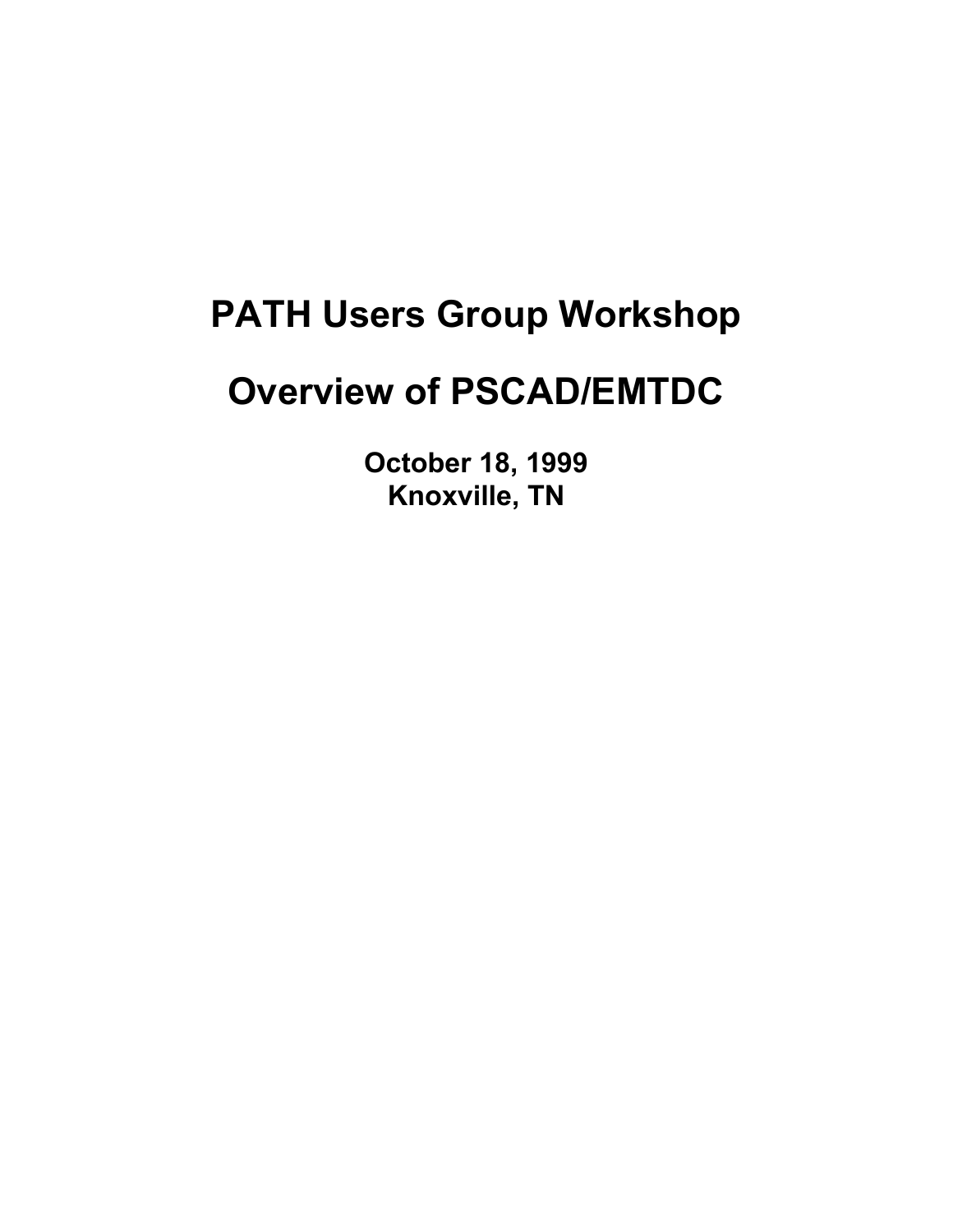### **Introduction to PSCAD/EMTDC**

PSCAD/EMTDC is a general-purpose time domain simulation tool for studying transient behavior of electrical networks. First developed in 1976, the EMTDC simulation program has been constantly evolving in its scope and capabilities. The software features a graphical interface called PSCAD, which supports all aspects of conducting a simulation including circuit assembly, run-time control, analysis, and reporting.

PSCAD/EMTDC comes with a comprehensive library of models encompassing all aspects of AC and DC power systems and controls. New models and libraries can be developed using the built-in graphical Component Workshop.

Engineers working with circuits consisting of power electronic switches such as thyristors and GTOs will benefit from EMTDC's Interpolated Network Solution and Chatter Removal technology. This permits study of circuits that would be impractical or almost impossible to simulate using other tools, and ensures a highly accurate solution in the least amount of time.

PSCAD has many advanced features to boost productivity, including intelligent data forms, interactive control and feedback, up-to-date documentation of the circuit along with plots and comments, context sensitive help, hierarchical designs, and multiple levels of zooming.

This seminar will focus on an overview of PSCAD/EMTDC, including features and processes for developing models. Plenty of opportunity will exist for attendees to build and run cases of their own.

#### **Agenda**

- History of PSCAD/EMTDC
- Features and Functionality
- Comparison with ATP and EMTP
- Software Usage Overview
- Sample Cases
- Building and running of sample cases by attendees
- Questions and Wrapup

#### **Instructors:**

Surya Santoso, Electrotek Concepts Garth Irwin, Manitoba HVDC Research Centre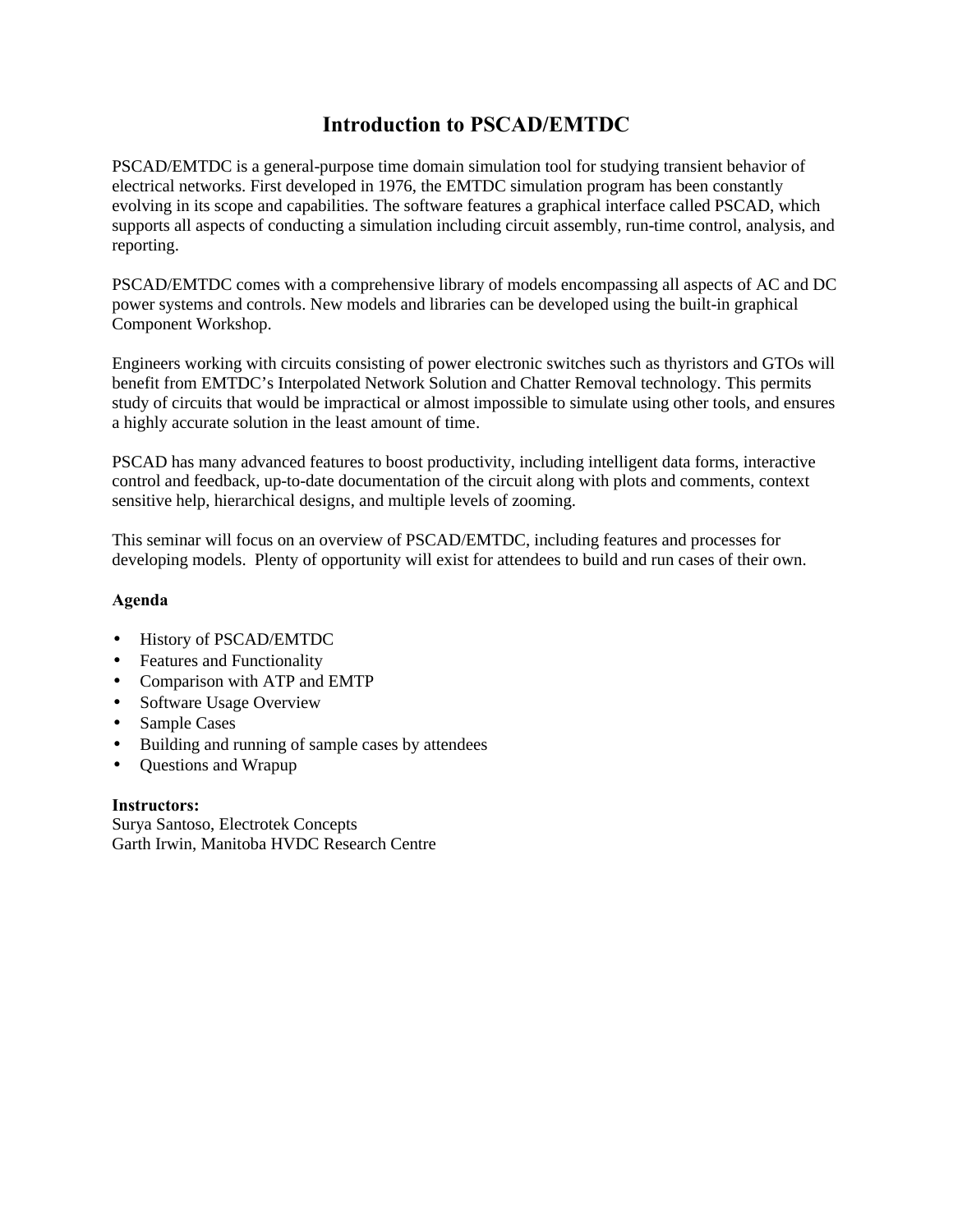

## October 18, 1999

# Garth Irwin Manitoba HVDC Research Centre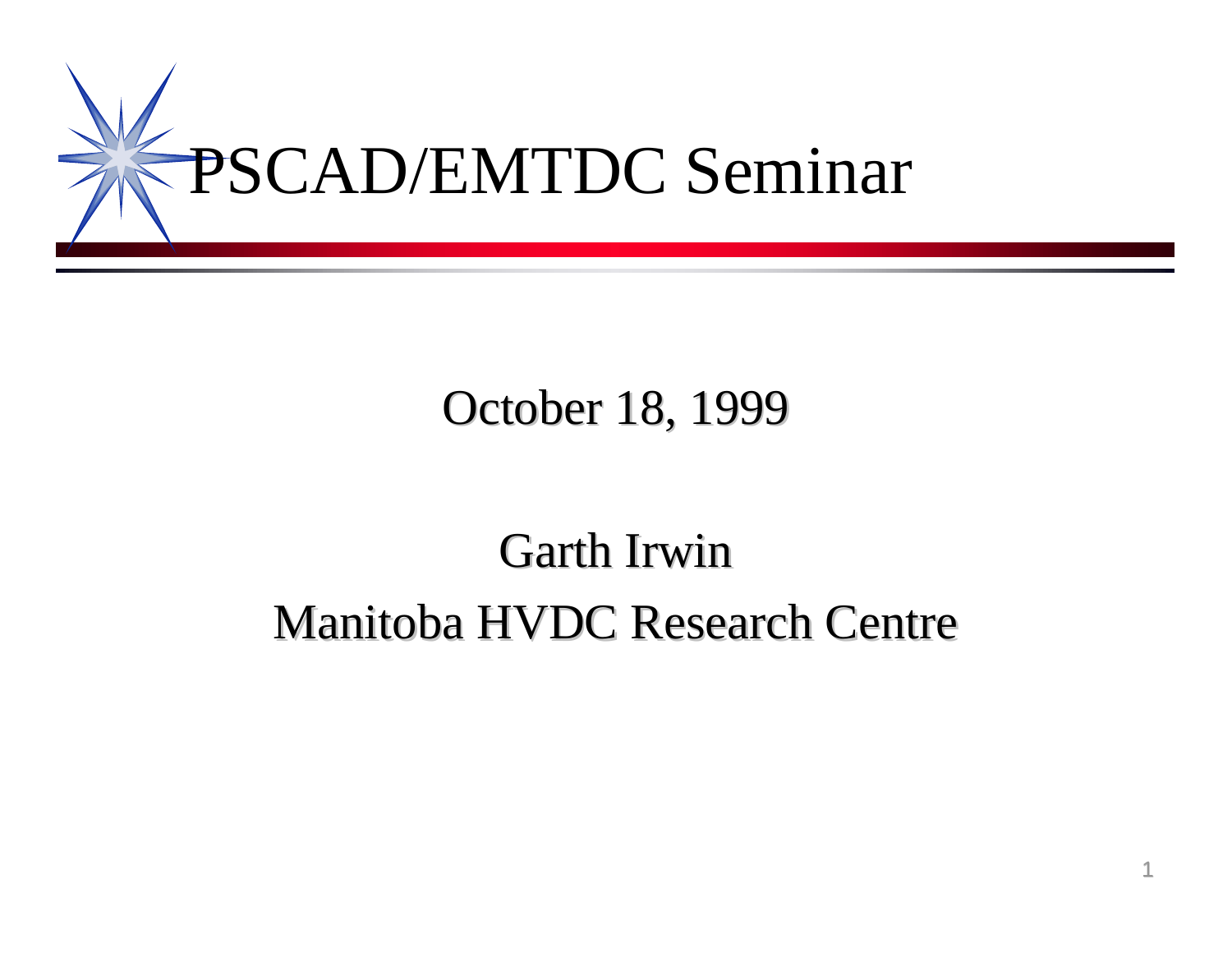

- ‰ History of PSCAD/EMTDC
- ‰ Major Features
- ‰ Comparison with ATP/EMTP
- ‰ Demonstrations, Questions and Discussion
- **Power Quality Examples/Demonstrations**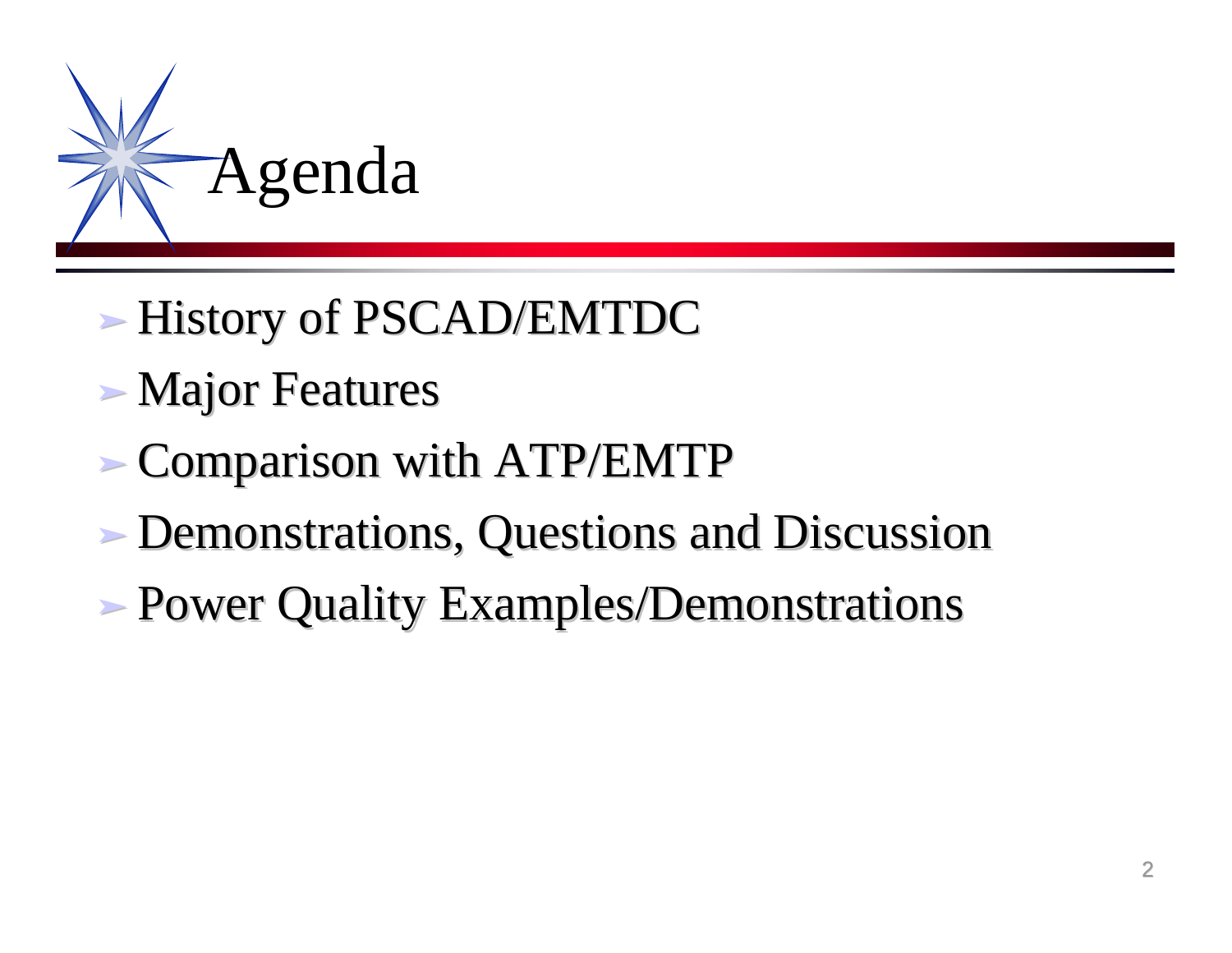

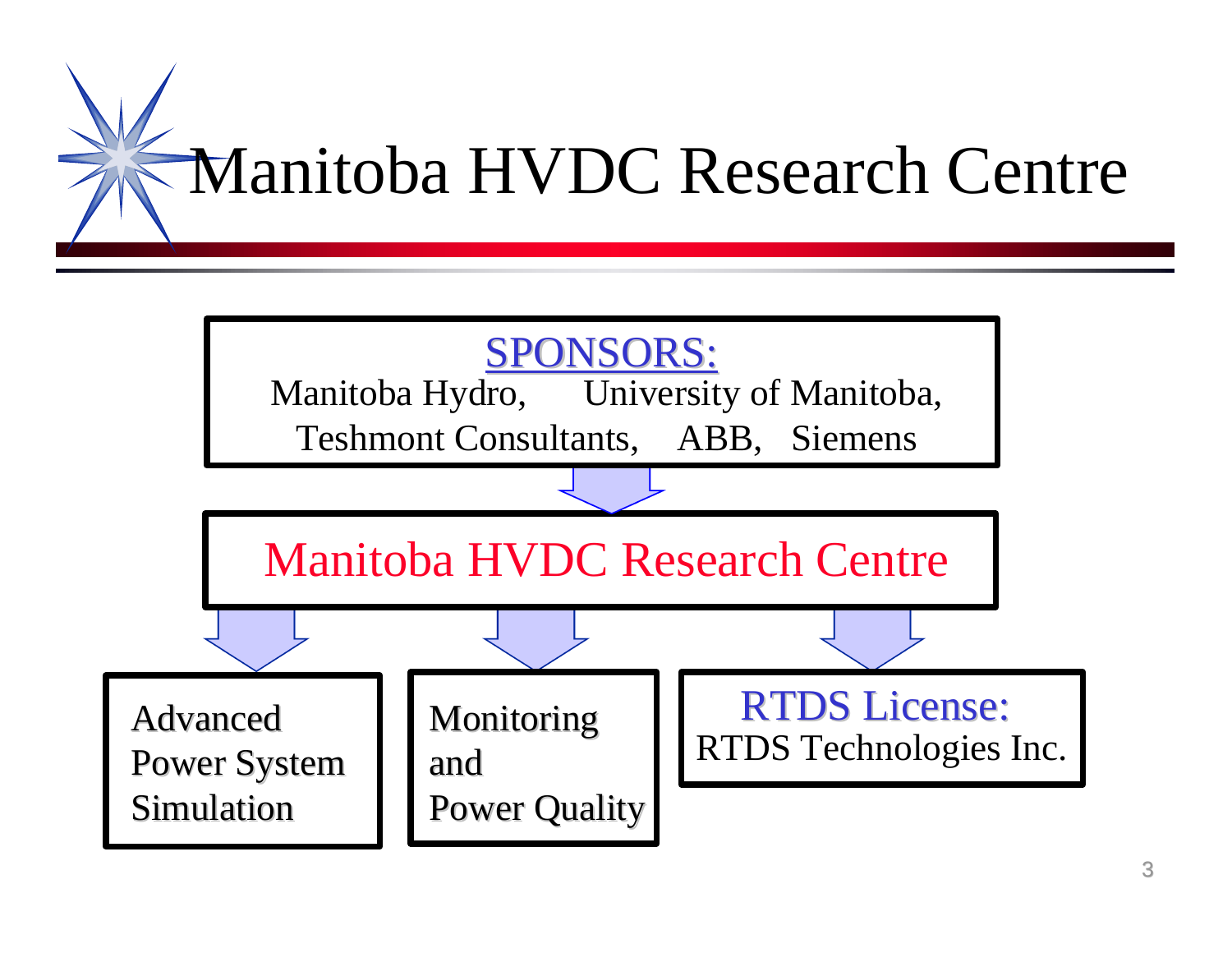

- ‰ PSCAD/EMTDC Transient Simulation Program ‰ RTDS (Real Time Digital Simulator)
	- ‰ License to RTDS Technologies Inc. in 1994
- ‰ RTP (Real Time Playback)
	- Reference PC Card for open loop powerful arbitrary waveform generator for testing hardware
	- ‰ Uses Comtrade or PSCAD input waveforms
	- ‰ GPS timing for synchronization between units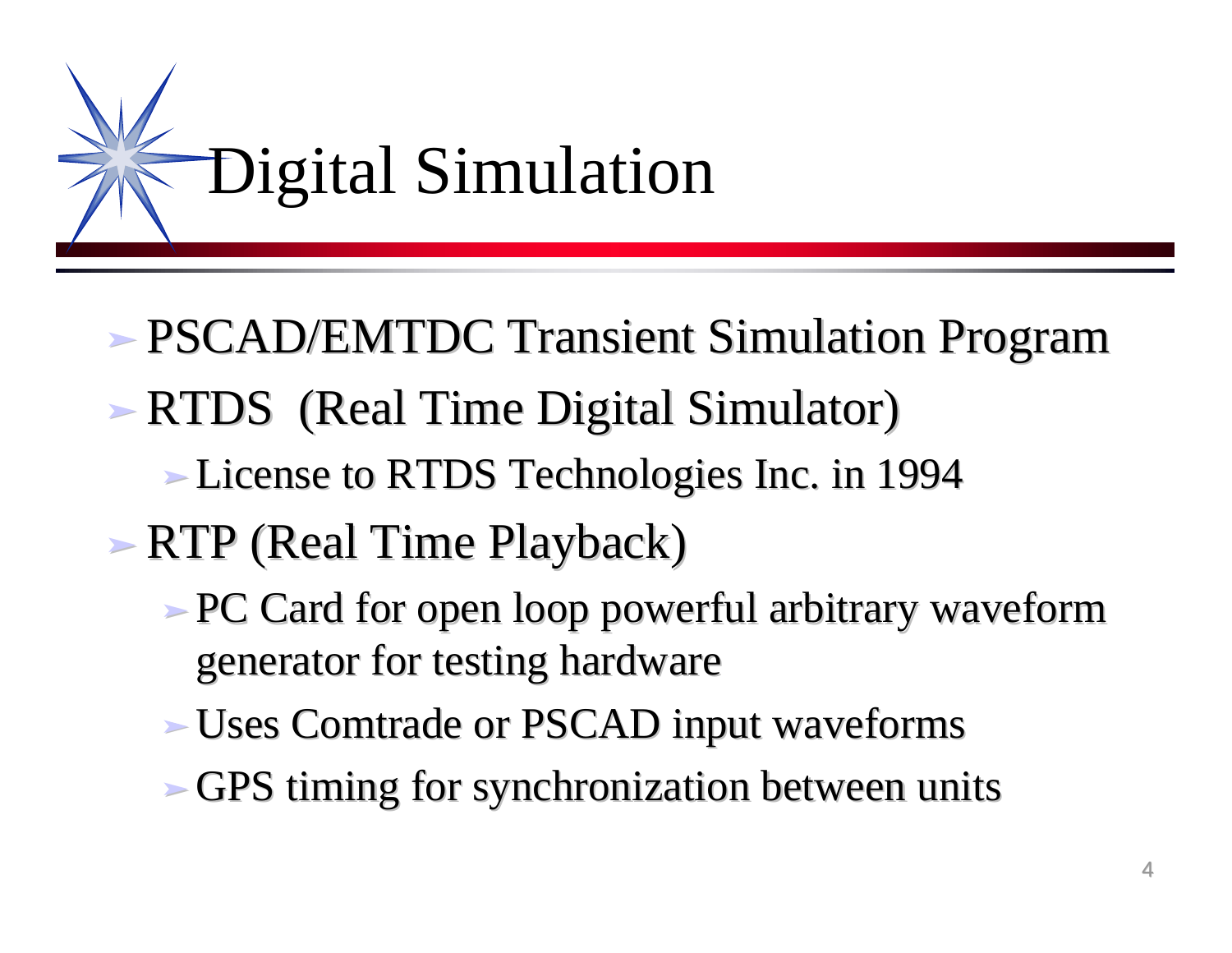

## EMTDC "Electro-Magnetic Transients for DC"

- ‰ 1975 Dennis Woodford (Manitoba Hydro)
	- ‰ Separate Program (not derived from EMTP!)
	- ‰ Originally on mainframes (Vax, Prime, Amdahl..)
	- ‰ Code re-structured for modern computers
	- ‰ Originally for DC (Nelson River), but now a general transients tool with all models
	- ‰ Significantly different algorithm compared to EMTP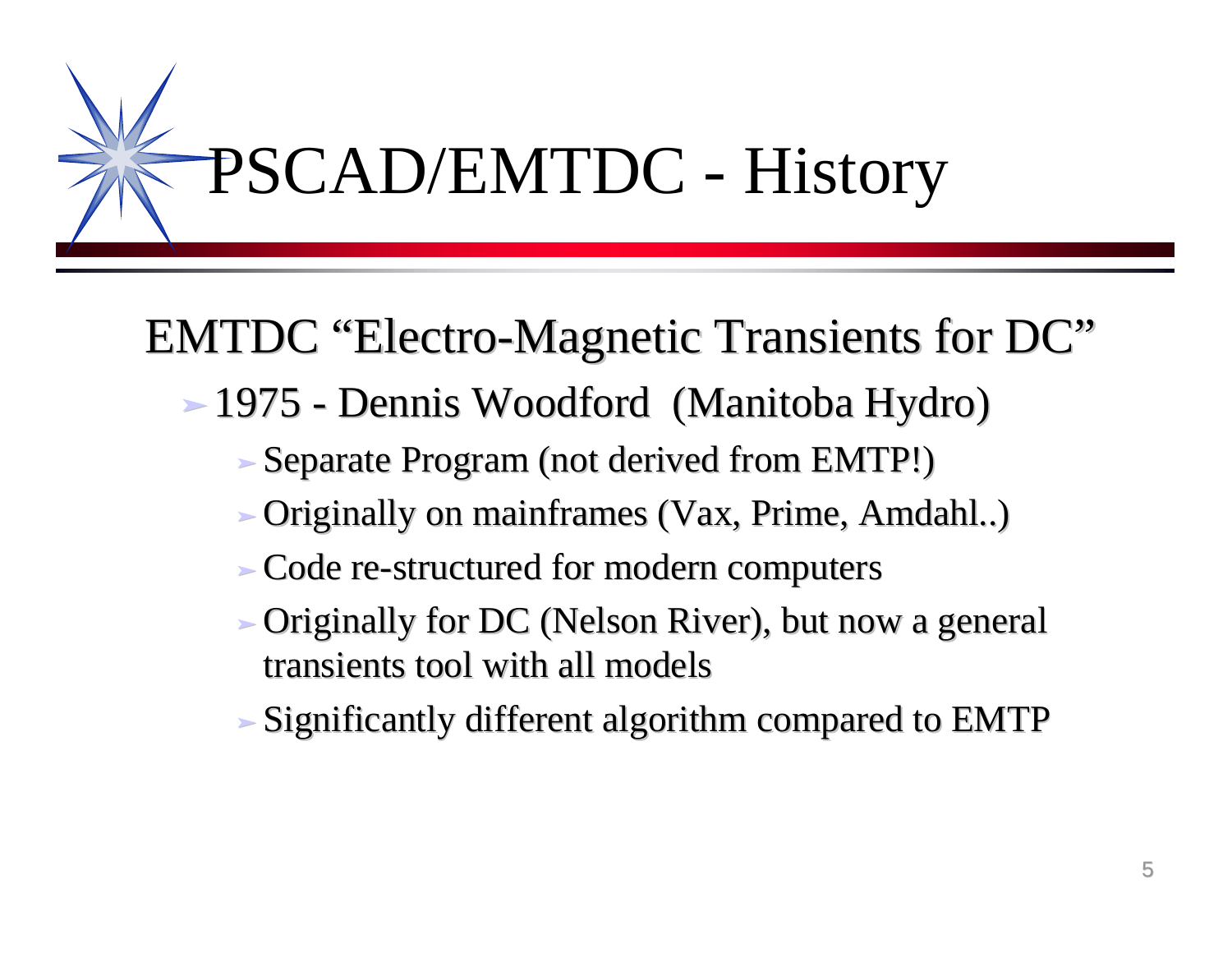

# PSCAD "Power Systems Computer Aided Design"

- $\blacktriangleright$  Version 2
	- $\blacktriangleright$  Unix ( Sun, HP, IBM, DEC, SGI, Linux...)
	- ‰ Approx. 1500 licenses worldwide (manufacturers, power utilities, consultants, universities)
- $\blacktriangleright$  Version 3.0.1
	- ‰ Released May, 1999
	- $\ge$  PC Windows: NT 4.0 / 95 / 98
	- ‰ Unix support designed but not yet available
	- $\ge$  1,100 downloads of PSCAD V3 PE since May 1999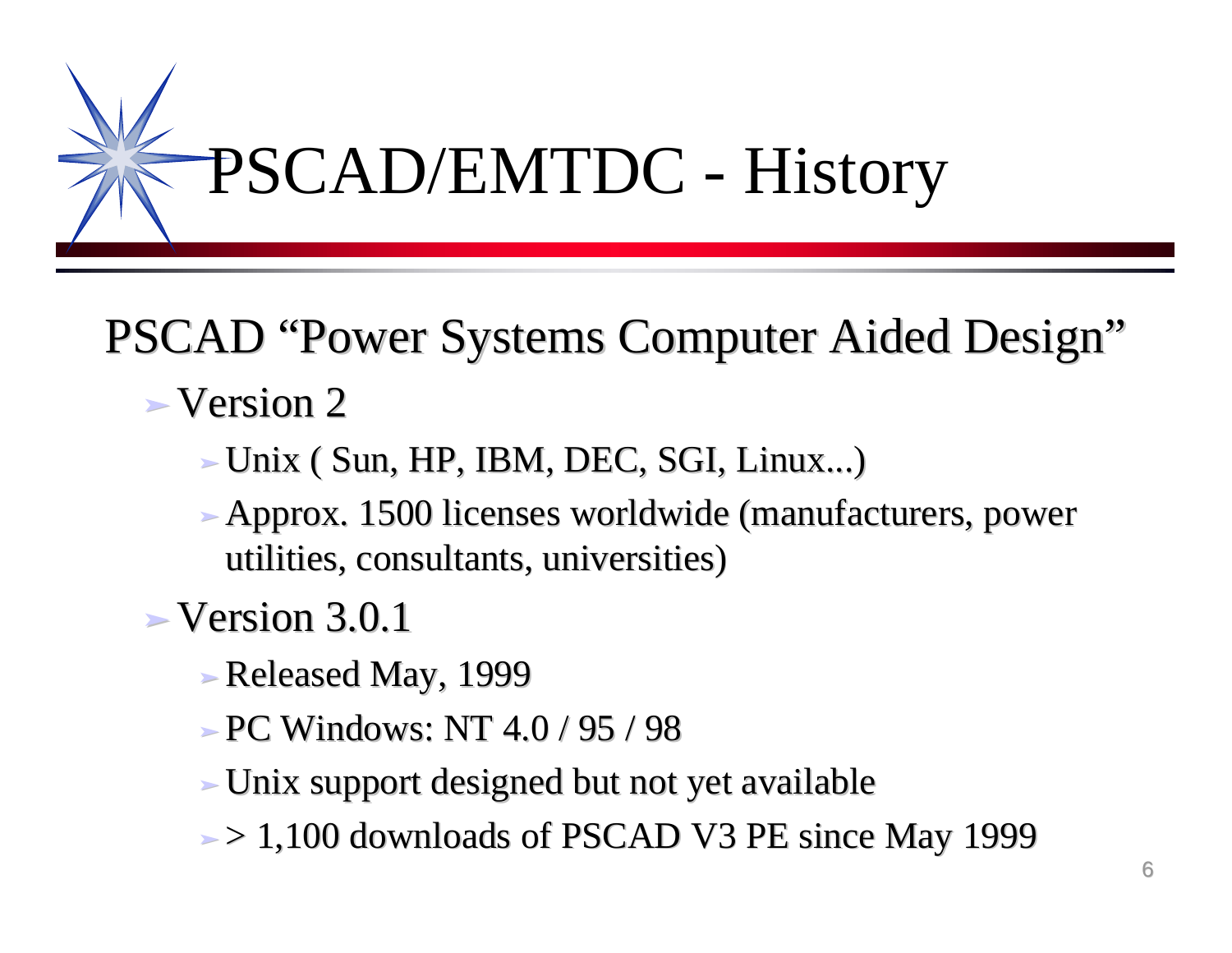

## **PSCAD V2**

- ‰ Unix platforms only **I**
- Many program modules (Draft, Runtime, Tline…)
- $\blacktriangleright$  Many files (tlb, dft, rtb, mpb..)

**1**

- ‰ Textual component design
- ‰ Non-standard GUI look/feel
- ‰ Drawings on single pages

### **PSCAD V3 1**

- ‰ Multi-platform design (Unix platform not yet complete)
- ‰ 1 integrated program
- $\blacktriangleright$  Case saved into 1 file (.psc)
- ‰ Graphical comp. workshop
- ‰ Standard windows look/feel
- Full hierarchical page structure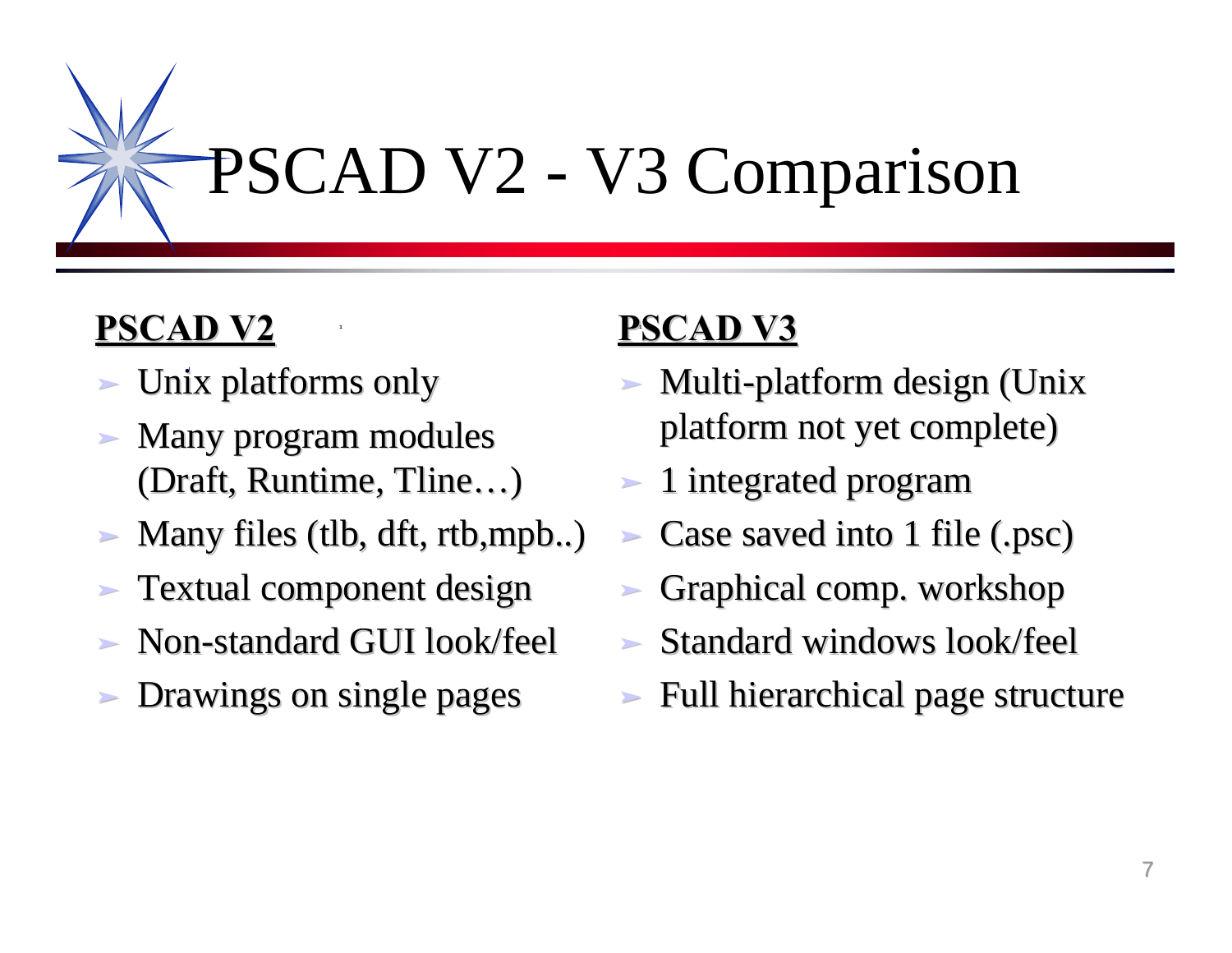# PSCAD V2 - V3 Comparison (Continued)

## **PSCAD V2**

- > Limited help system
- ► Problems with big cases:
	- ‰ Slow data generation
	- ‰ Slow recompile of DSDYN

**1**

- Re-run cases for more output
- Difficult library management
- ‰ Fixed zoom level

### **PSCAD V3 1**

- ‰ Integrated HTML on-line & flyby help (printable)
- ‰ Incremental building of cases
	- ► Only changed pages require generation of data
	- ► .map file to link pages
- ‰ Outputs saved, fly-by output
- Integrated library management
- Multiple zoom levels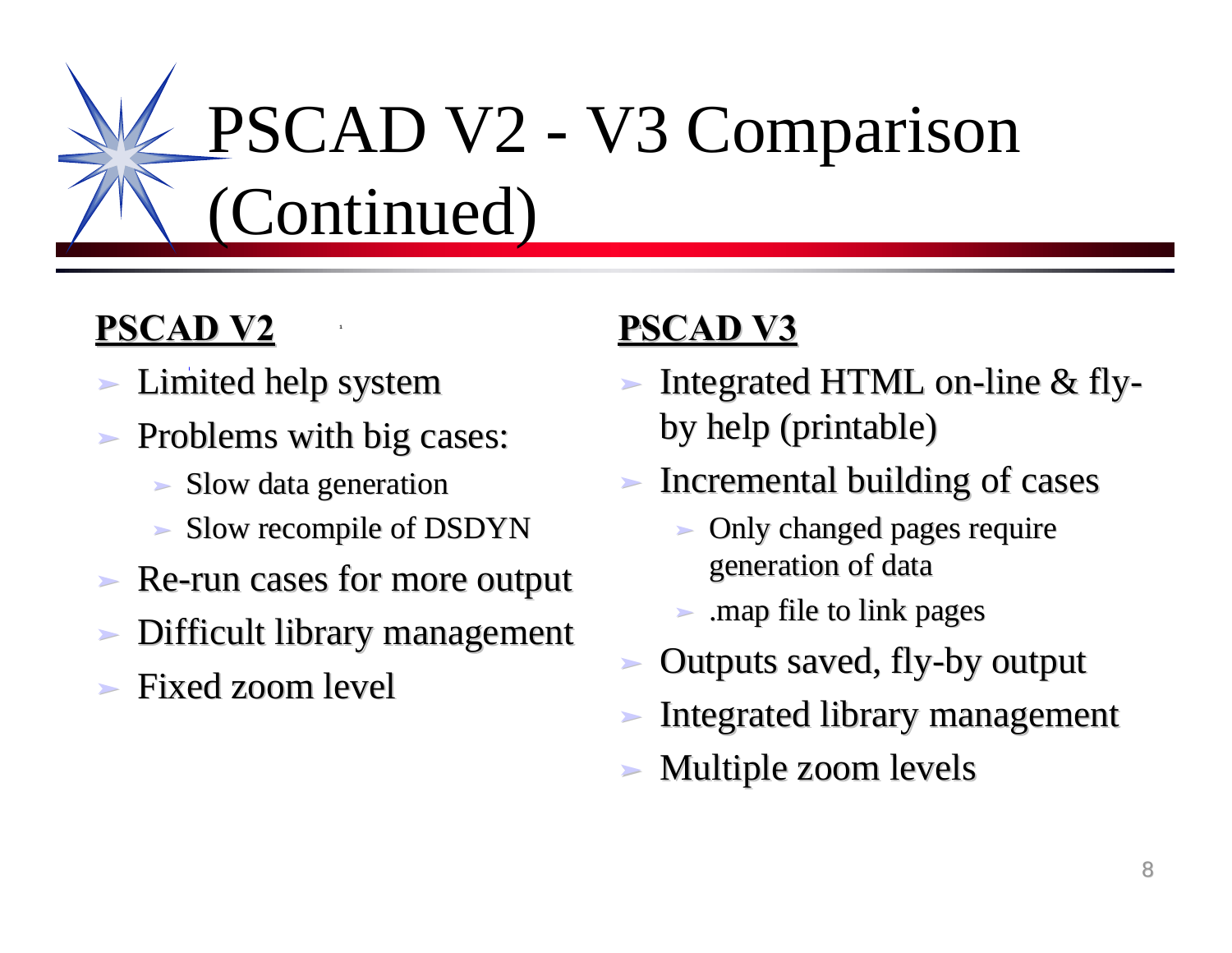# PSCAD V2 - V3 Comparison (Continued)

## **PSCAD V2**

► Fortran and C interface for custom models

**1**

- Inefficient asymptotic curve fitting for line/cable constants
- ► Printing used non-standard Postscript (& HPGL) driver
- Limited multiple run facility

#### **PSCAD V3 1**

- ‰ Fortran, C, C++, Matlab and soon MODELS interface
- ‰ New weighted least squares optimum fitting method
- ‰ Print/embedding using any standard Windows drivers.
- Enhanced m-run features
- Can directly load V2 cases
- Multiple language support designed but not yet available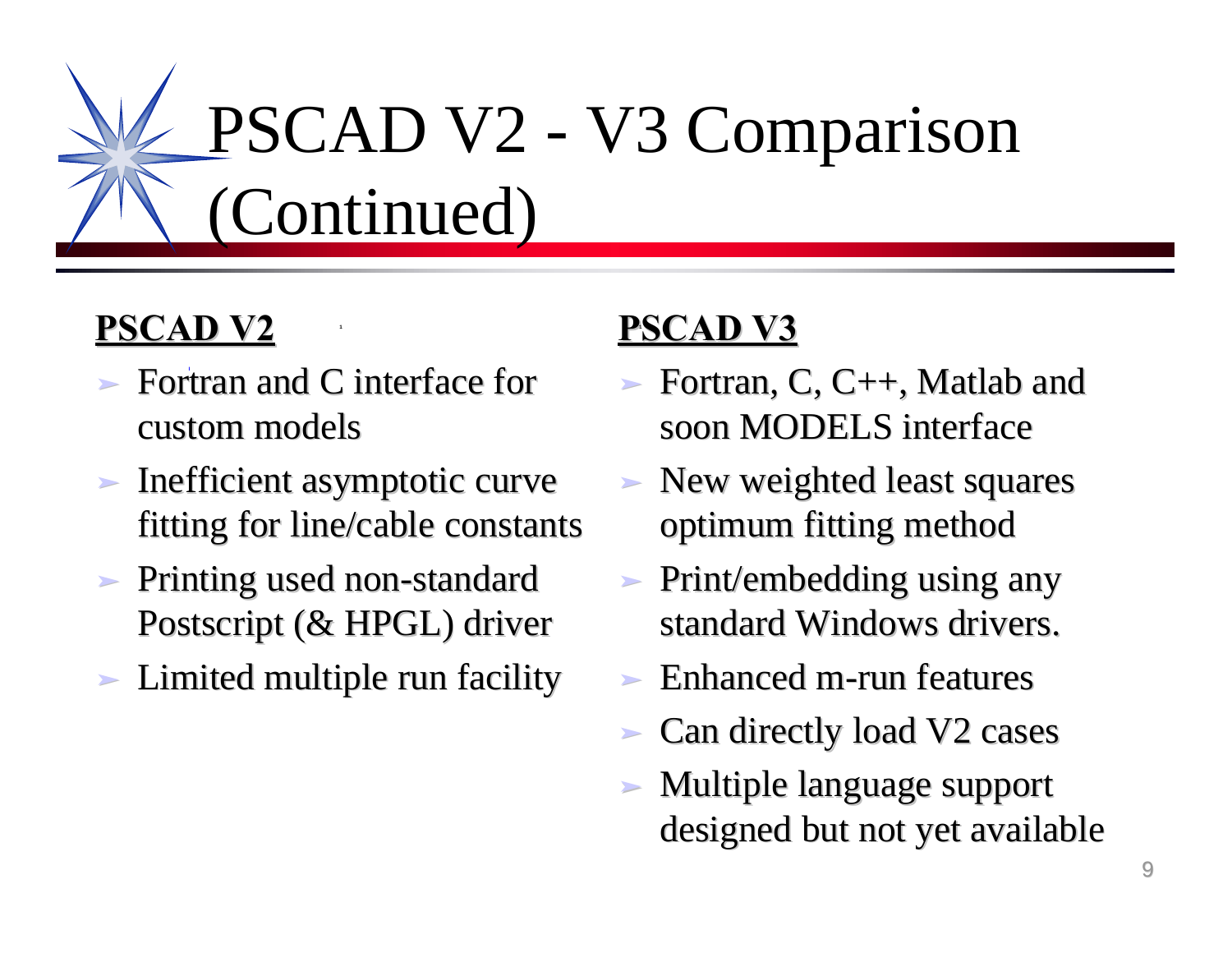

## **EMTDC V2**

‰ Hard-coded dimensions (F77) **I**

**1**

- $\blacktriangleright$  Switch resistance  $\blacktriangleright$  0.005
- Voltage sources must have Z
- ‰ Tline/cable models req'd constant Ti approximation
- ► Few exciter/gov/stab. models
- Basic transformer models

### **EMTDC V3**

**1**

- $\blacktriangleright$  F77 or F90 (dynamic dimensioning)
- $\blacktriangleright$  Ideal switches (ie R=0)
- $\blacktriangleright$  Ideal sources (ie  $Z=0$ )
- lacksquare New phase domain model
- ‰ All IEEE standard models
- UMEC transformer models for each core type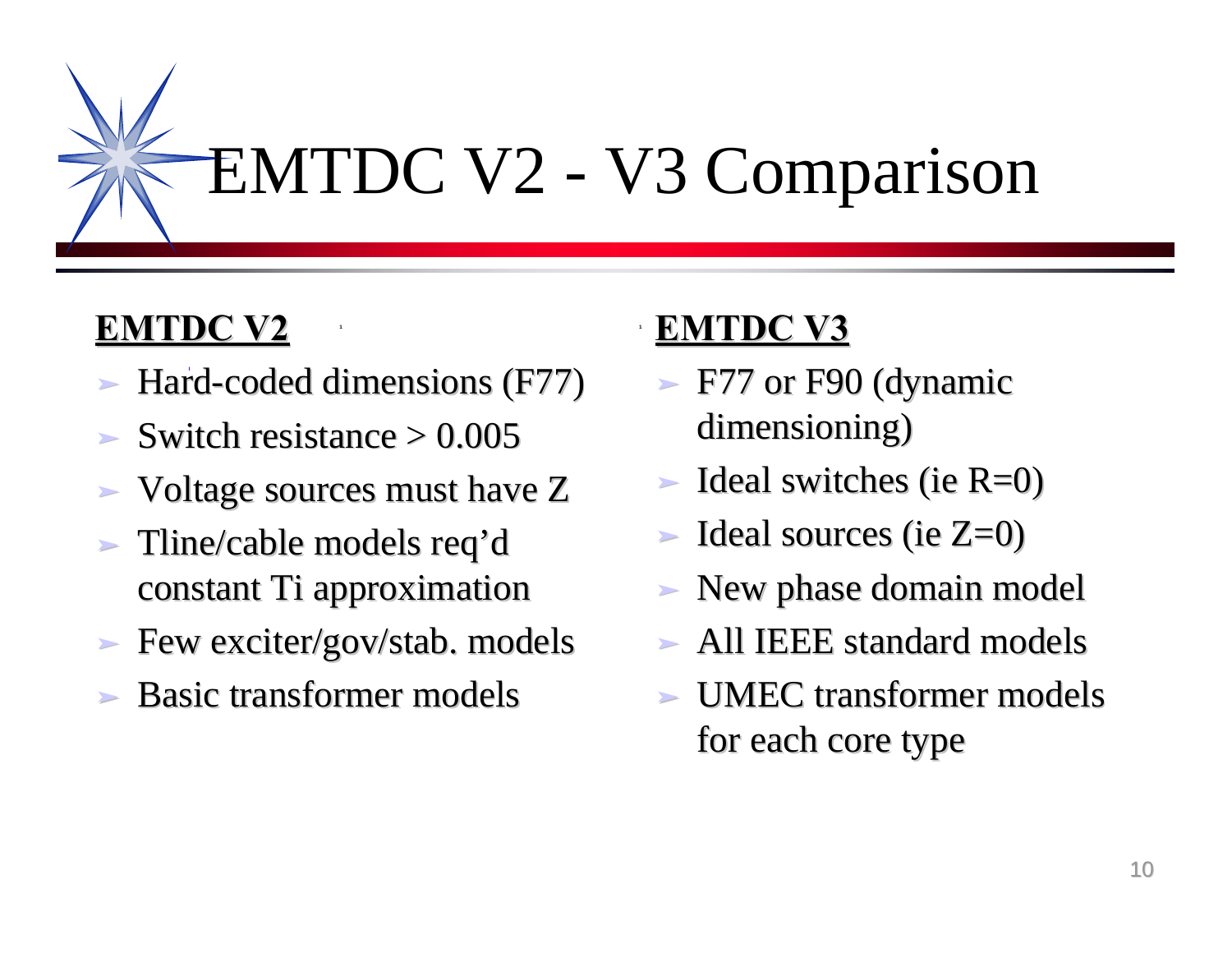

- ‰ CD-ROM for major releases
- ‰ New WWW site for downloads
- ‰ Strict version control and documenting
	- $\textcolor{red}{\geq}$  PSCAD V3.0.2 …
	- ‰ List of changes (changes.log)
	- ‰ Automatic synchronization with source code control system (CVS)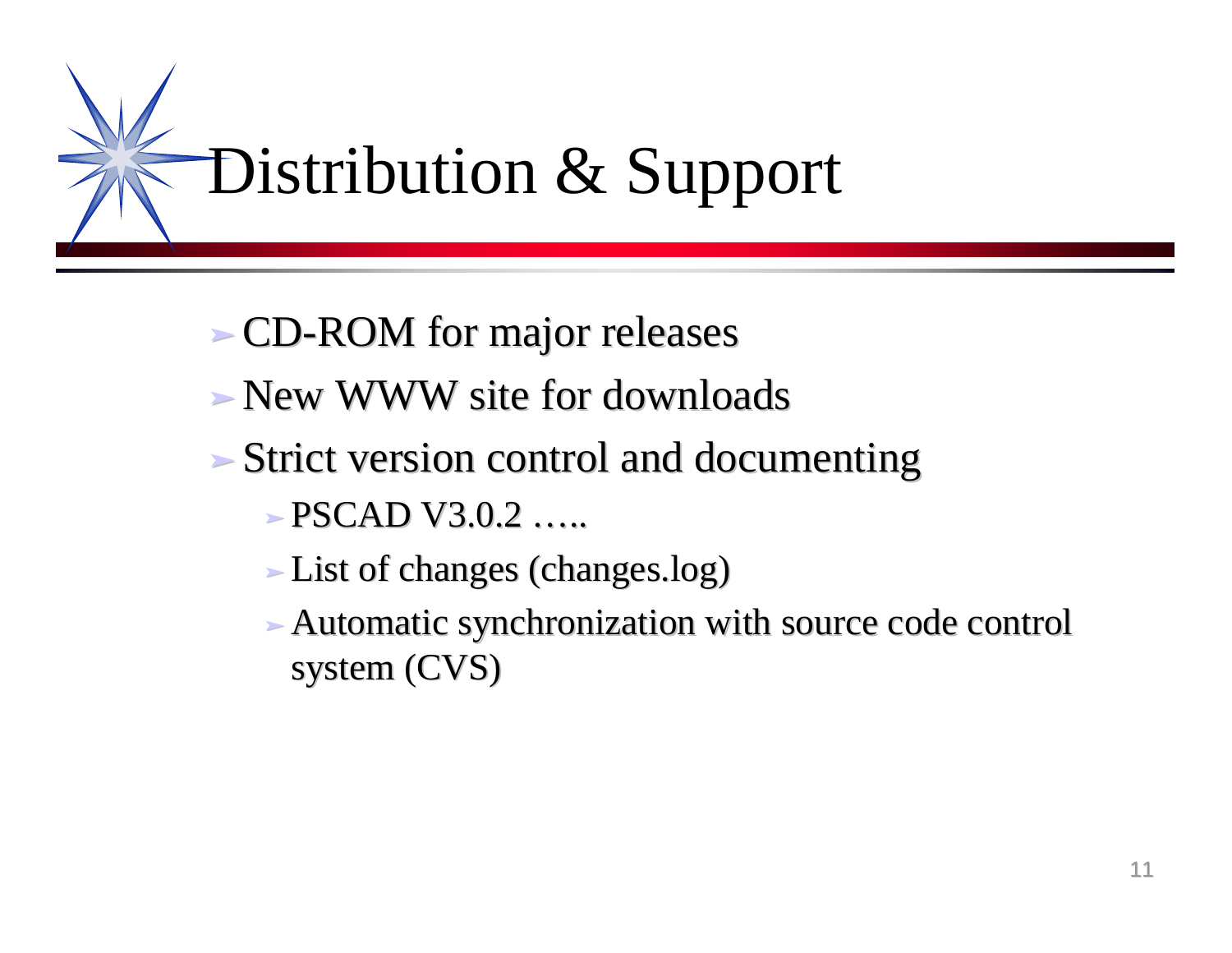

## ‰ PSCAD V3 - Features and Demo

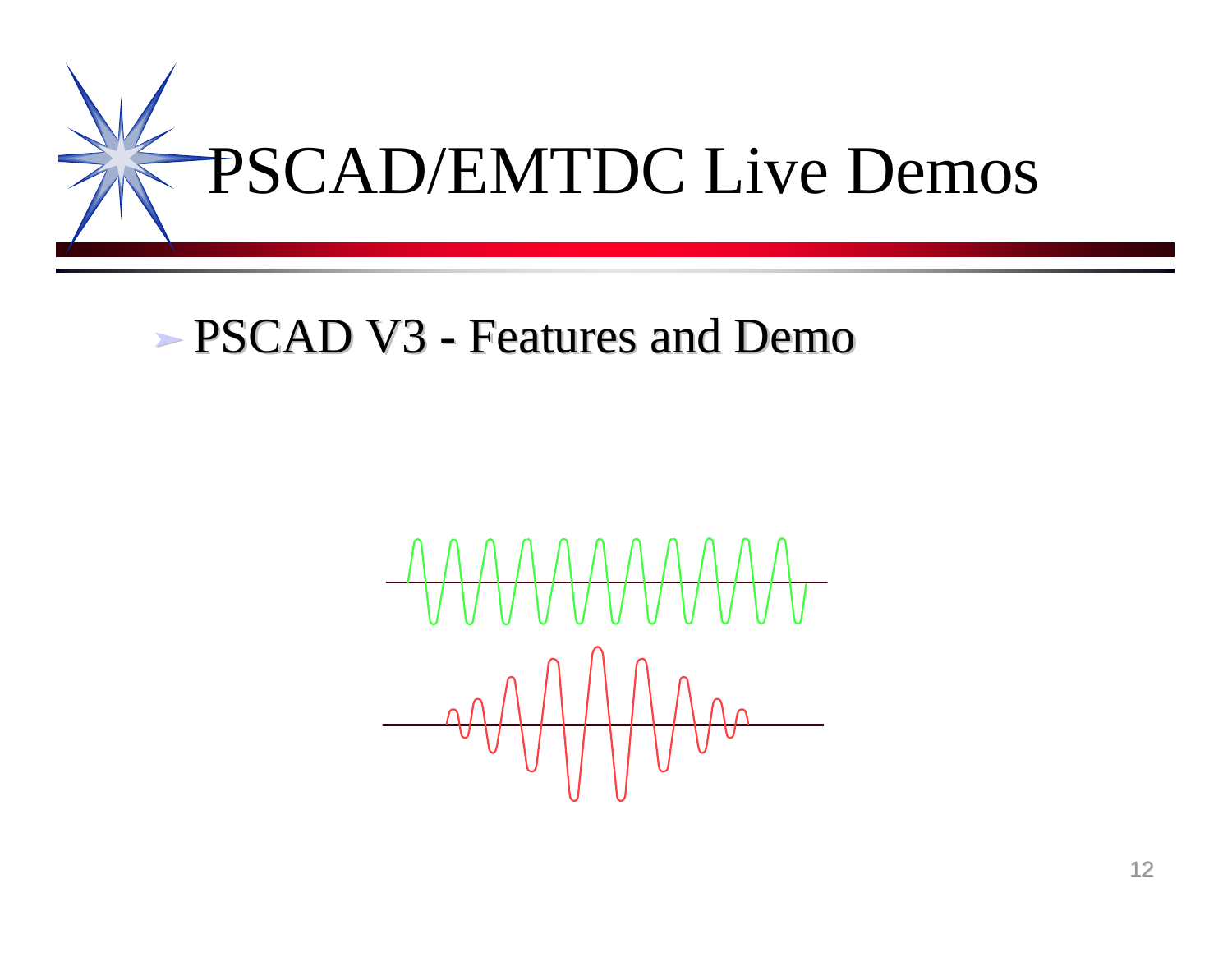

- ‰ Phase domain line model
- ‰ Ideal switch algorithm (series, parallel, loops…)
- ‰ Interpolation switching algorithm
- Chatter Removal and Root Matching
- ‰ PSCAD GUI: case management, data generation, error checking, on-line monitoring/control, output preparation...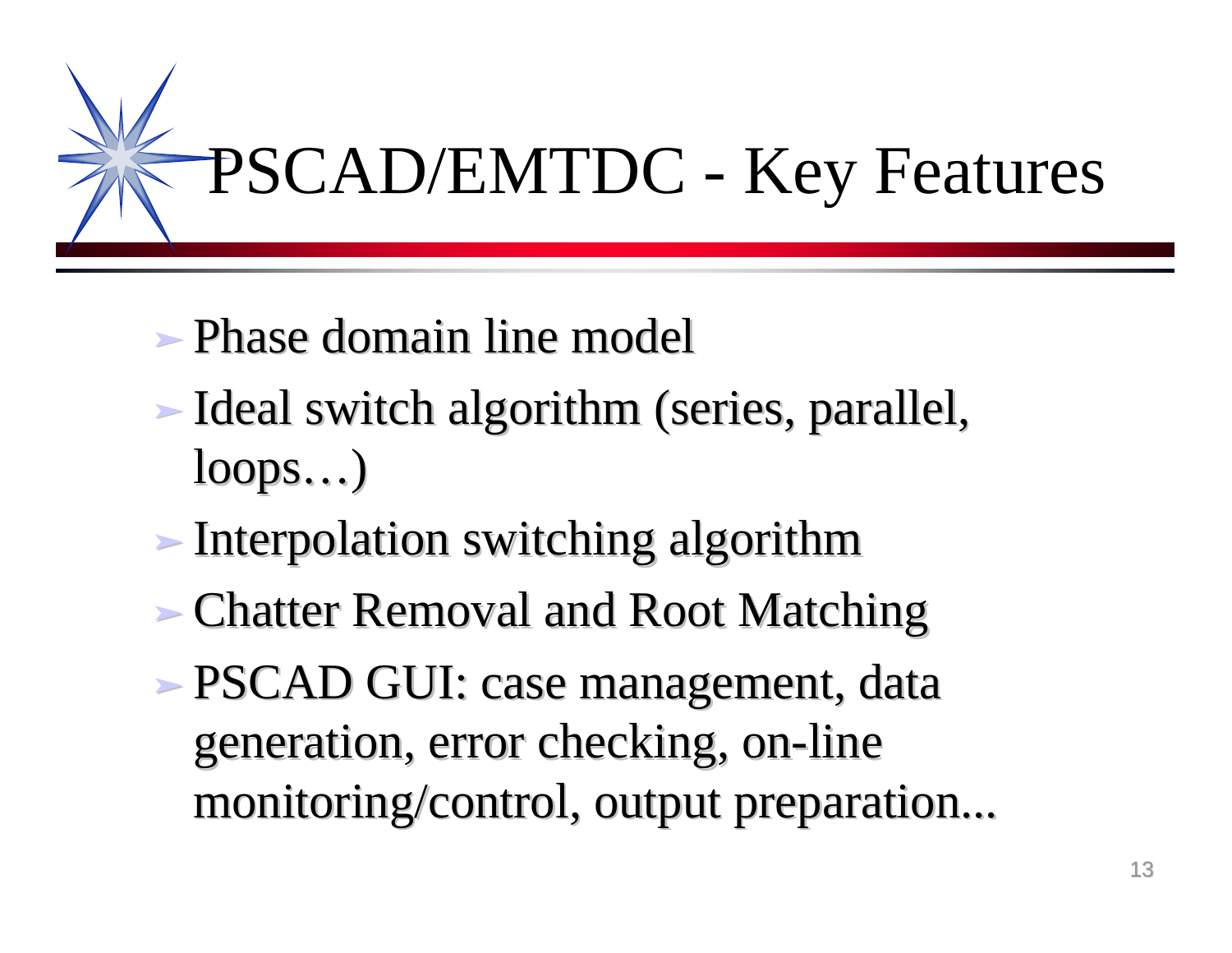

# ‰ UMEC core transformer

- $\rightarrow$  Fortran/C/C++/Matlab interface for userwritten controls (multiple time step, event driven, direct translation…)
- ‰ All controls are coded and optimized by a compiler
- ‰ Speed and memory savings (F90)
- ‰ Multiple Run Facility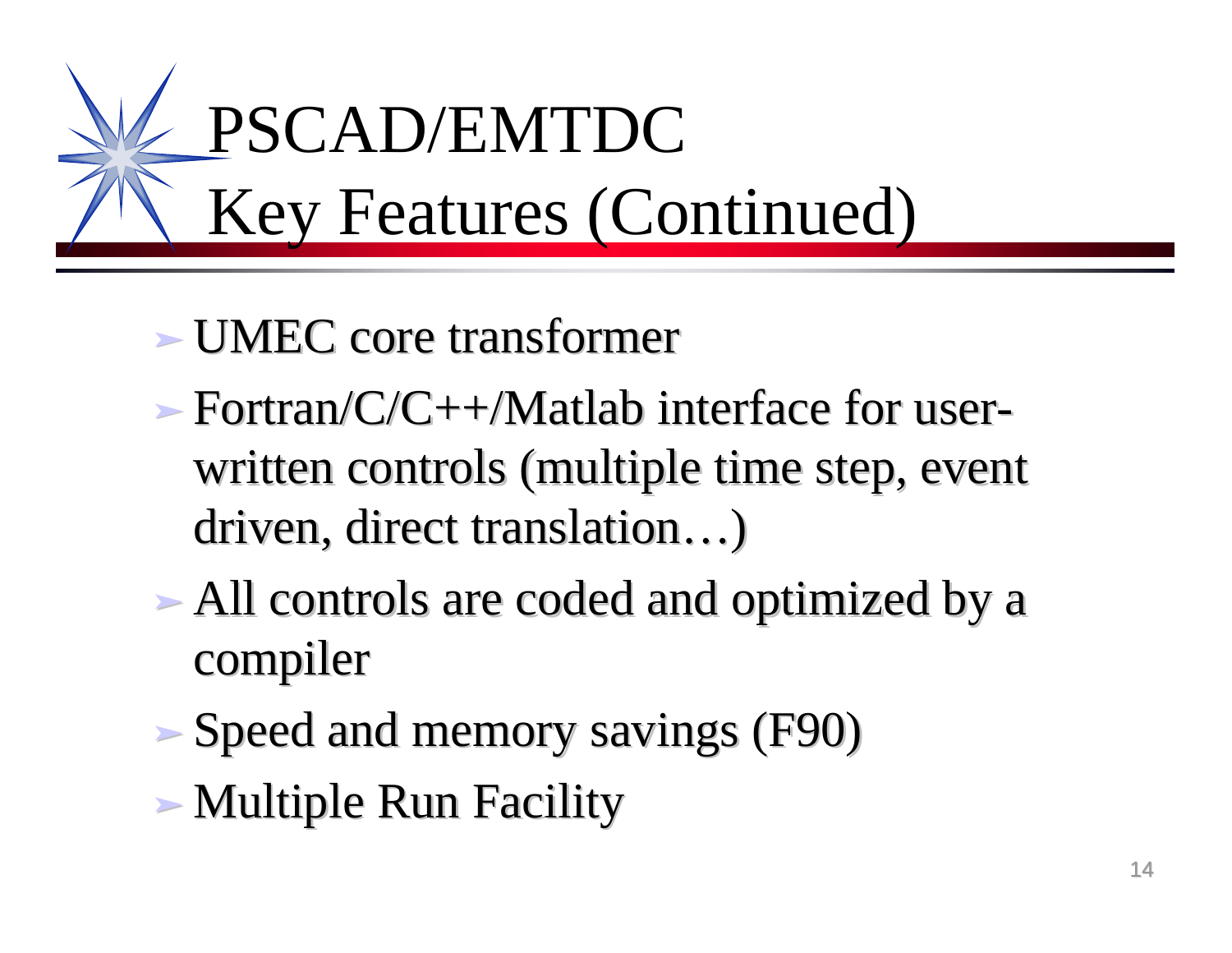

- ‰ Original EMTP from BPA has many derivatives:
	- ‰ EMTP (EPRI/DCG)
	- ATP (Alternate Transients Program)
	- ‰ MicroTran (UBC EMTP)
- ‰ EMTDC developed independently in 1975 by Dennis Woodford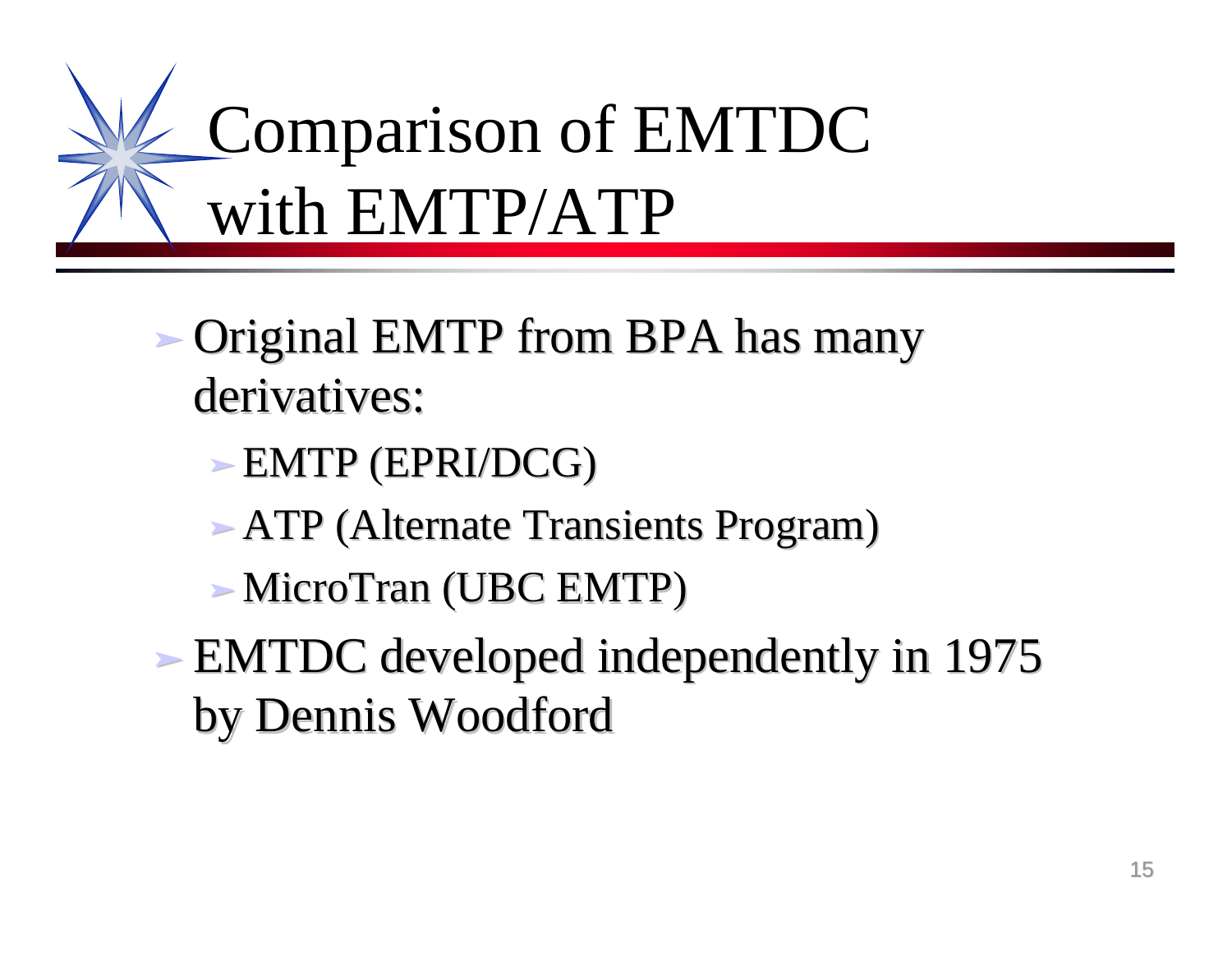

| <b>Description</b>                     | <b>PSCAD/EMTDC</b>                                      | <b>EMTP/ATP</b>                                  | <b>PSCAD Comments</b>                                                        |
|----------------------------------------|---------------------------------------------------------|--------------------------------------------------|------------------------------------------------------------------------------|
| 1. Graphical Data Input                | 100%                                                    | ATPDraw                                          | <b>Excellent GUI</b>                                                         |
| 2. Graphical Interaction<br>During Run | <b>Yes</b>                                              | <b>No</b>                                        | Modify settings On-<br>Line                                                  |
| 3. Plotting                            | On and Off Line                                         | <b>Off Line</b>                                  | <b>Active X Coming</b><br>Soon                                               |
| 4. Speed of Solution                   | Faster                                                  | Slower                                           | Subsystems and<br><b>Optimal Switch</b><br>Ordering                          |
| 5. Initialization<br>Procedure         | Lock Rotors,<br>Start from 0.0<br><b>Until Snapshot</b> | Initialization from<br>Load-flow for AC<br>cases | Initialization not<br>possible or too time<br>consuming for<br>complex cases |
| 6. Supported Computers                 | PC's and Unix                                           | <b>PC's and Unix</b>                             | PSCAD V3 for PC's,<br>V <sub>2</sub> for Unix                                |
| 7. Switching Accuracy                  | Continuous<br>switch instants<br>via Interpolation      | Switching limited to<br>time step only           | Interpolation<br>essential for many<br><b>Power Electronics</b>              |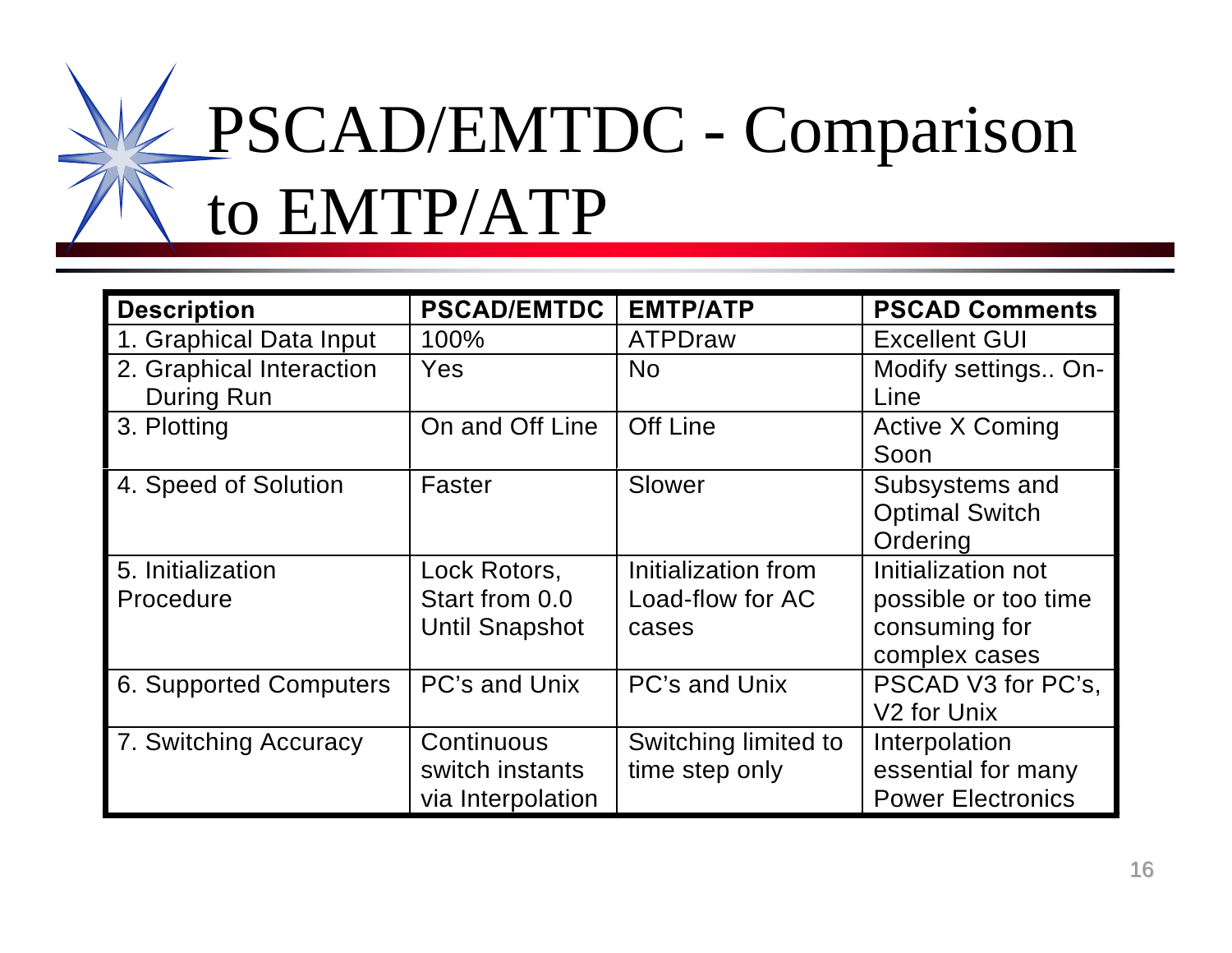

| <b>Description</b>                          | <b>PSCAD/EMTDC</b>                                                         | <b>EMTP/ATP</b>                                                   | <b>PSCAD Comments</b>                                                                 |
|---------------------------------------------|----------------------------------------------------------------------------|-------------------------------------------------------------------|---------------------------------------------------------------------------------------|
| 8. Transformer Models                       | - External Taps<br>- UMEC Model                                            | - Fixed Turn Ratio                                                | <b>New UMEC</b><br><b>Core/Flux Models</b>                                            |
| 9. Tline Models                             | - Bergeron<br>- Constant Ti<br>- Phase Domain                              | - Bergeron<br>- Constant Ti                                       | Recent "State of the<br>Art" Phase Domain<br>Model                                    |
| 10. Line/Cable<br><b>Constants Programs</b> | - Built-in with GUI<br>- Optimal Curve<br>Fitting (W-LSQ)<br>- Coax-Cables | - Separate Program<br>- Non-optimal fitting<br>- Pipe-type cables | <b>Weighted Least</b><br><b>Squares Curve Fitting</b>                                 |
| 11. Memory Usage                            | Less                                                                       | More                                                              | Dimensions set<br>dynamically (F90)                                                   |
| 12. Controls Modeling                       | More Accurate<br>(Exact) and Fast                                          | <b>TACS, MODELS -</b><br>Less Accurate, Slow                      | <b>Manufacturers</b><br>directly translate<br>multiple time step<br>digital controls. |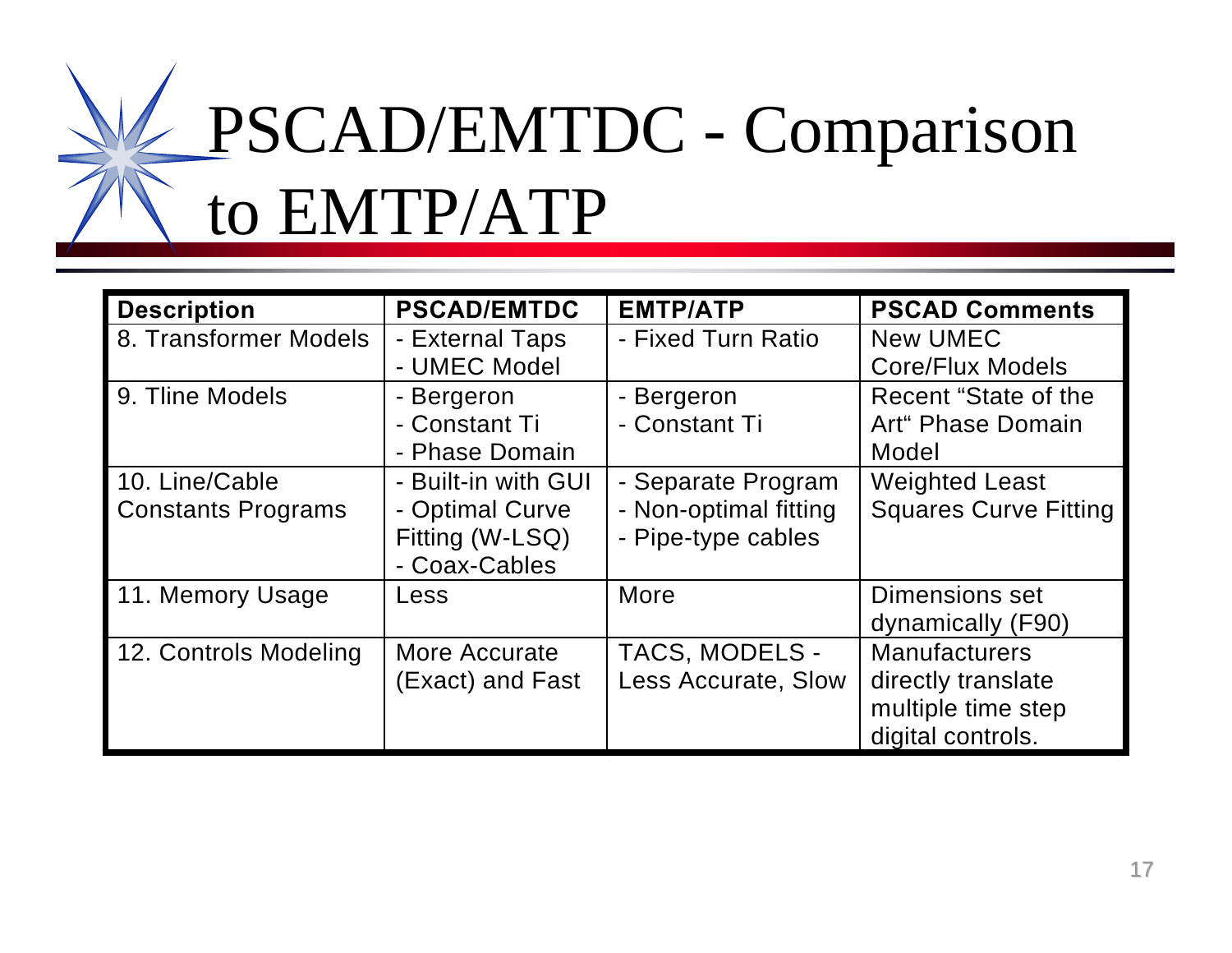

| <b>Description</b>                                                                    | <b>PSCAD/EMTDC</b>                                 | <b>EMTP/ATP</b>                            | <b>PSCAD Comments</b>                                         |
|---------------------------------------------------------------------------------------|----------------------------------------------------|--------------------------------------------|---------------------------------------------------------------|
| 13. Control of Numerical<br>Oscillations in inductive<br>nodes or capacitive<br>loops | <b>Chatter Removal</b>                             | $ATP$ – none<br>EMTP96 - CDA               | CDA is less<br>accurate                                       |
| 14. Integration Methods                                                               | - Trapezoidal<br>- Root Matching                   | - Trapezoidal                              | Root Matching only<br>when $>1$ element<br>per branch (ie RL) |
| <b>15. Electrical Branch</b><br>Collapsing                                            | - GUI collapses<br>series and<br>parallel branches | <b>None</b>                                | <b>Collapsing where</b><br>internal V or I not<br>monitored.  |
| 16. Series/Parallel<br><b>Switches</b>                                                | Unlimited                                          | Not allowed,<br>must insert extra<br>nodes | Less nodes required                                           |
| 17. Series Voltage<br><b>Sources</b>                                                  | Unlimited                                          | Not allowed                                |                                                               |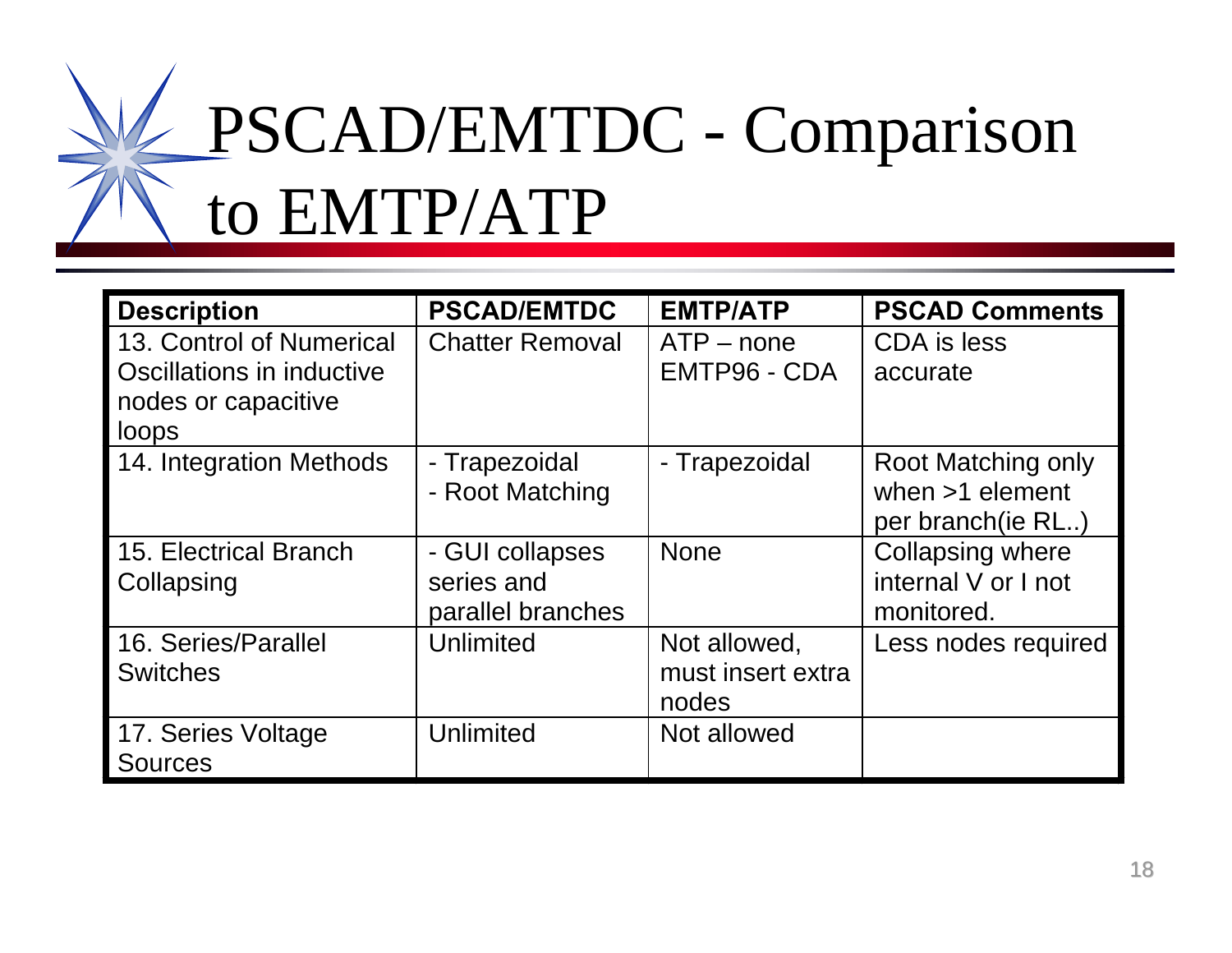

| Description                             | <b>PSCAD/EMTDC</b> | <b>EMTP/ATP</b>      | <b>PSCAD Comments</b> |
|-----------------------------------------|--------------------|----------------------|-----------------------|
| 18. FDNE                                | Not direct         | Available            |                       |
| 19. High Frequency<br>Transformer Model | Simple Model       | Detailed FD<br>Model |                       |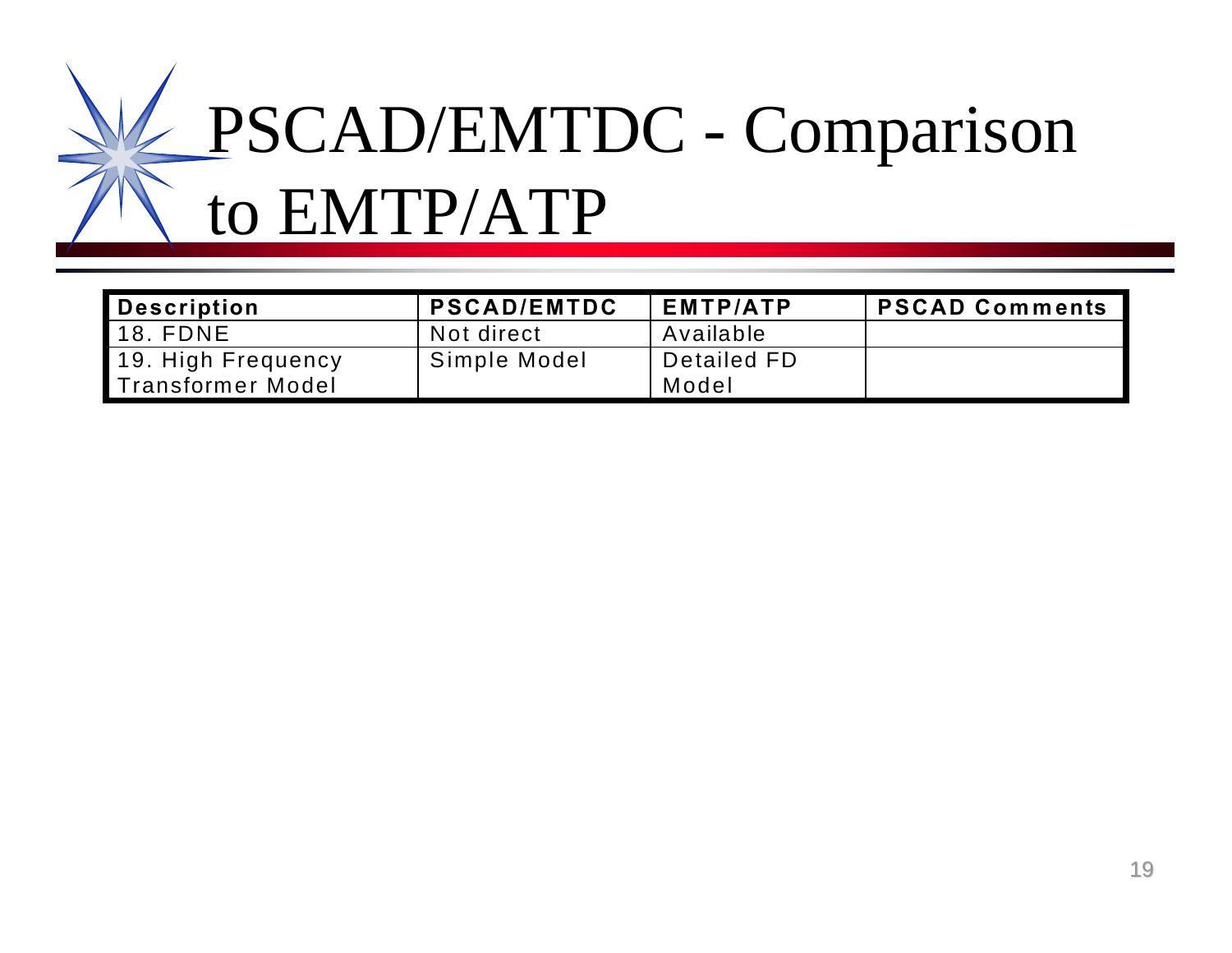

- ‰ New numerical methods and techniques: code tuning, compiler technologies, parallel processing on a network,real time processing….
- ‰ New GUI features:

 $\blacktriangleright$  ....

- ‰ Plots, SLD, OLE compliant…
- ‰ Interface electromagnetic and electromechanical transient solutions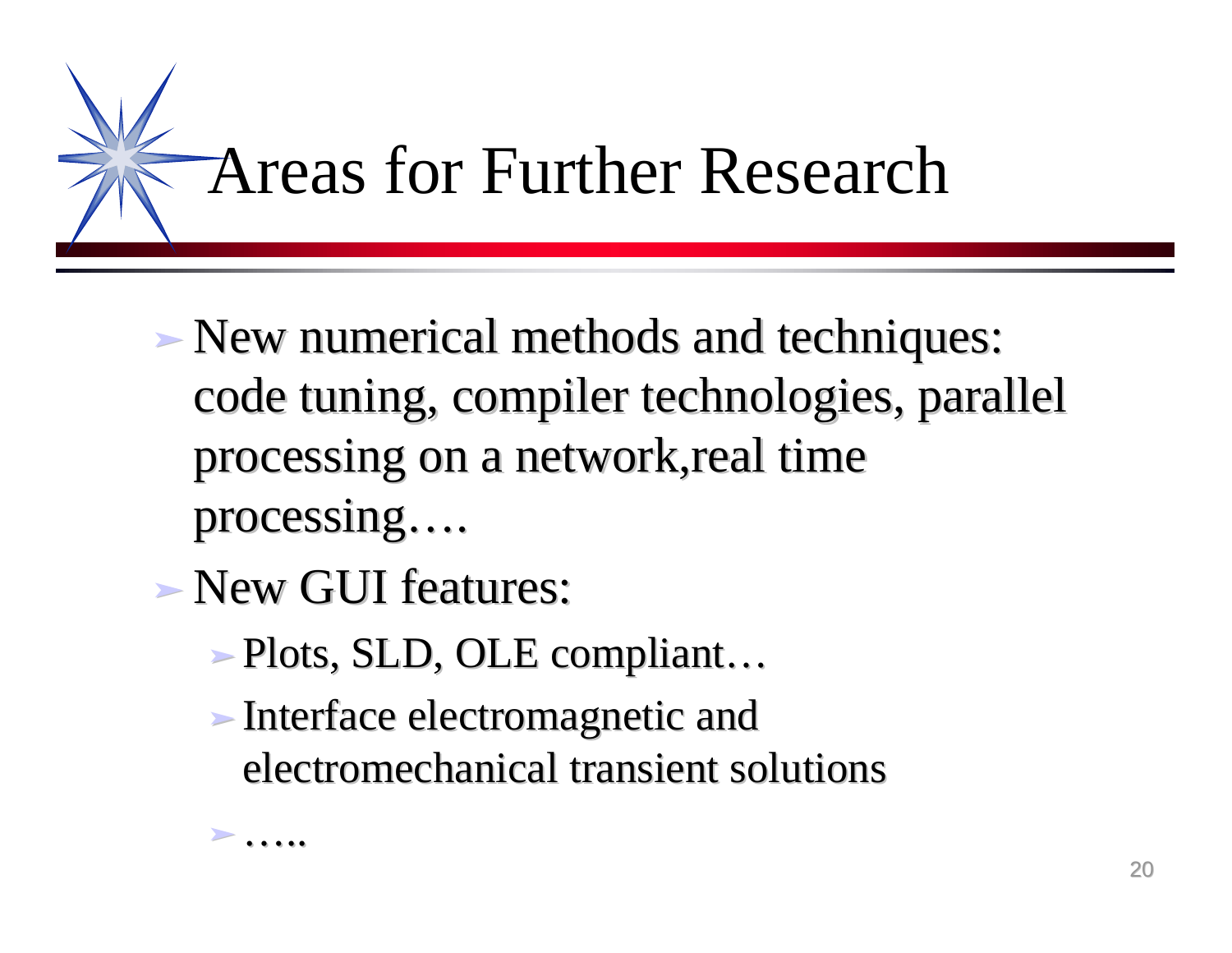

- ‰ Detailed power electronic modeling (i.e. Spice-like simulations)
- Load-flow and high speed stability
- ‰ Integration of EMTDC with stability programs
- ‰ PSCAD/Distribution, Protection and Power Electronics libraries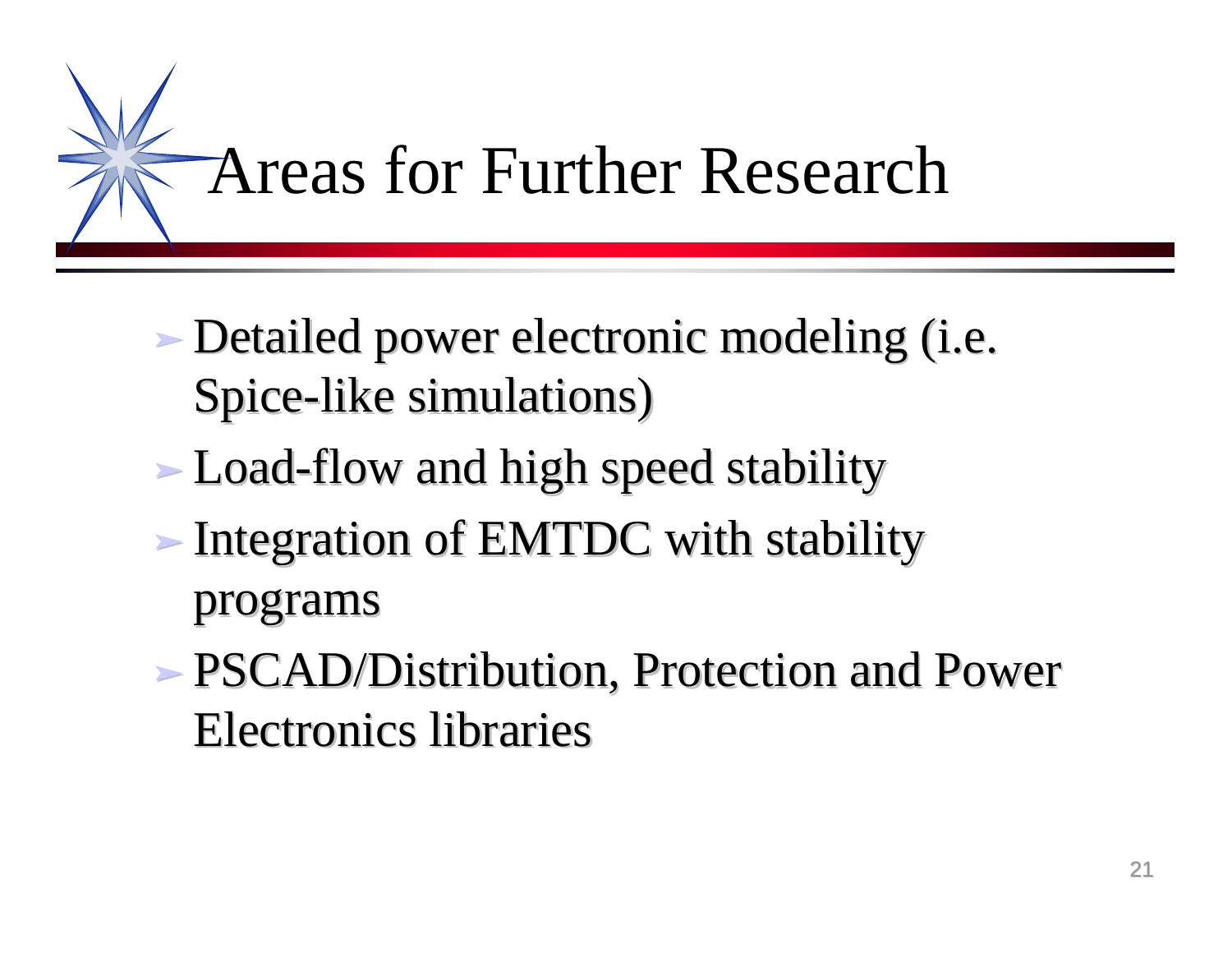# PSCAD/EMTDC Support Contact Information

# ‰ Manitoba HVDC Research Centre

400-1619 Pembina Highway Winnipeg, Manitoba, Canada, R3T 2G5 Phone: (204) 989 - 1240 Fax: (204) 453 - 5074

pscad@hvdc.ca

www.hvdc.ca

ftp.hvdc.ca/pub

# ‰ Electrotek Concepts

408 North Cedar Bluff Road Knoxville, TN 37923 Phone: (423) 470-9222 Fax: (423) 470-9223

pscad@electrotek.com

www.pqnet.electrotek.com/ pathmemb/path.htm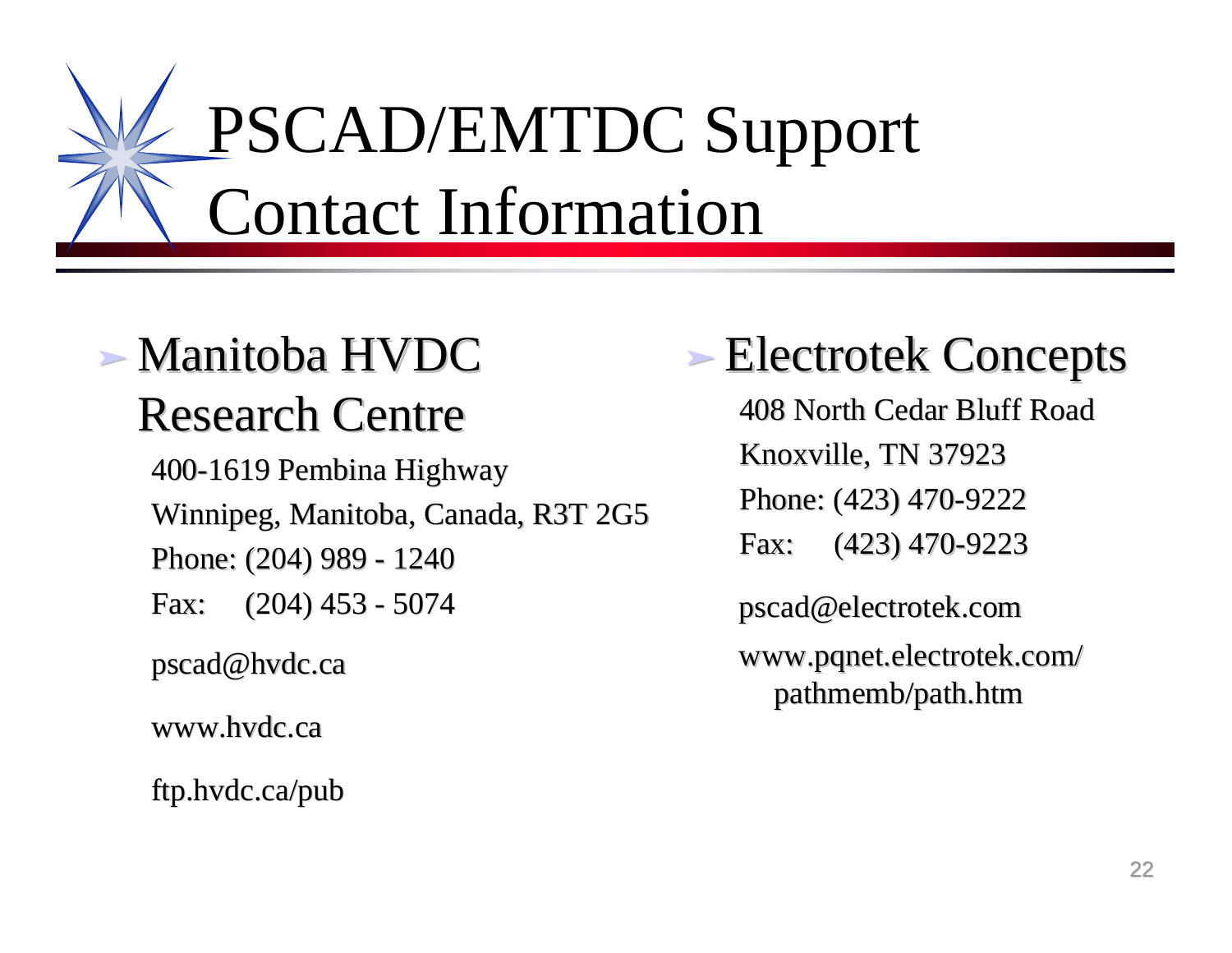

- ‰ Non-profit organization, free to all users ► Headed by Dr. Ani Gole
	- ‰ University of Manitoba
- ‰ E-mail server (emtdcug@ee.umanitoba.ca)
- ‰ WWW and anonymous FTP site

 $\blacktriangleright$  www.ee.umanitoba.ca/~hvdc/ (PSCAD V2)

- ‰ ftp.ee.umanitoba.ca/pub/PSCAD\_EMTDC
- ‰ Northern European User's Group (NEUG)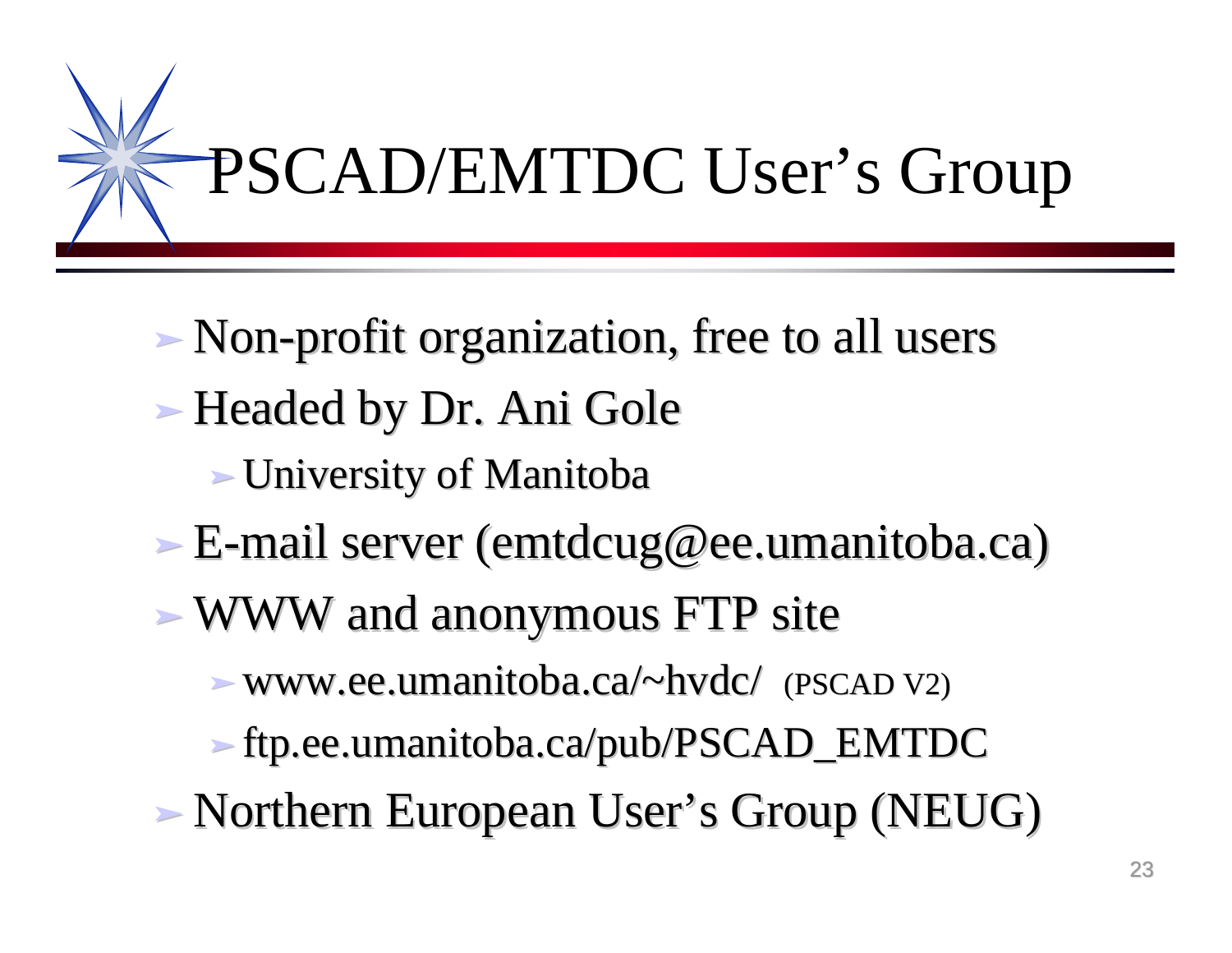

# ‰ PSCAD/EMTDC Training

- ‰ Introduction to PSCAD/EMTDC
- ► Advanced HVDC concepts
- ‰ FACTS, STATCOMs and controls
- ‰ SVC and reactive power compensation
- ‰ Custom model development contracts
- ‰ Sponsorship of university and industry research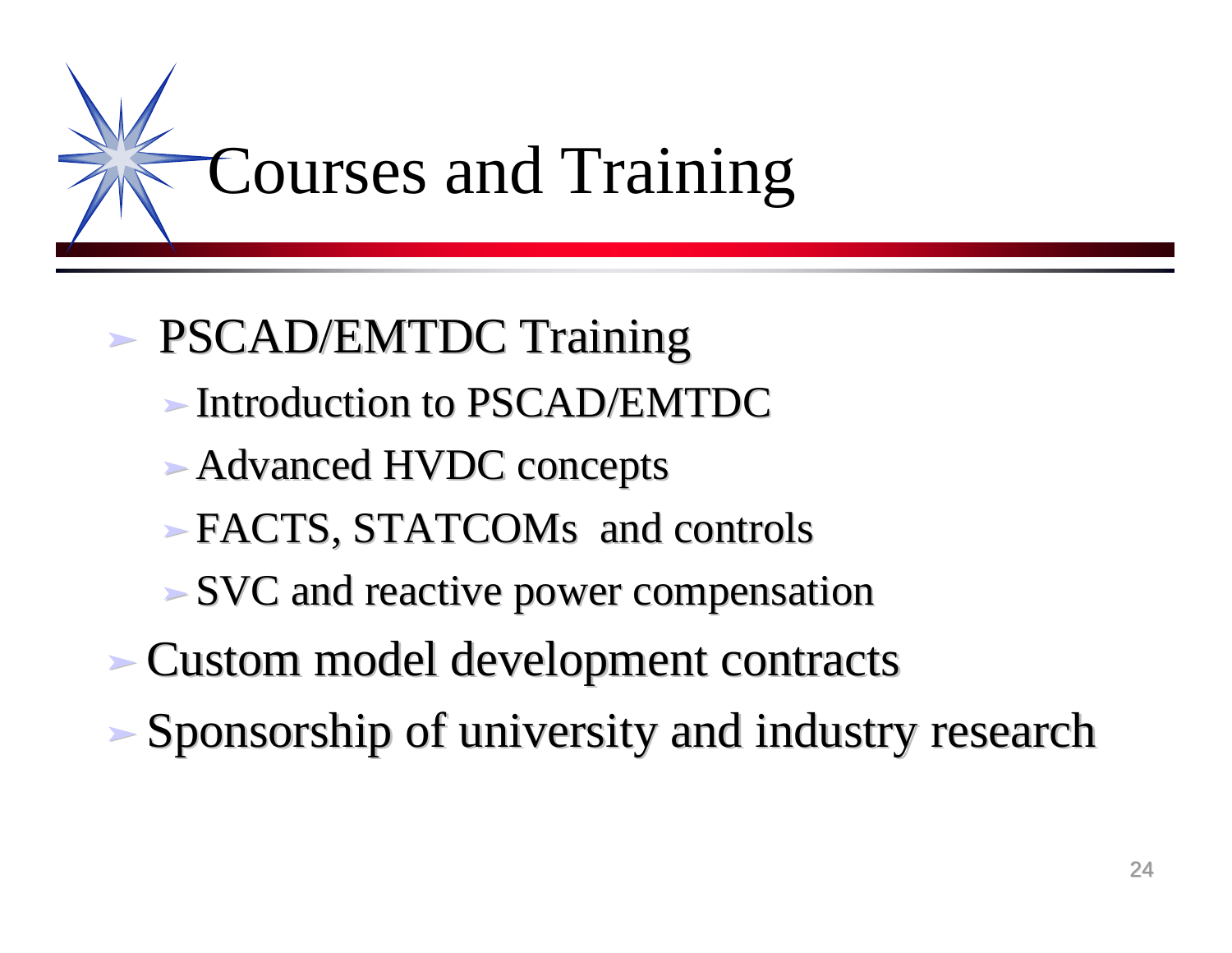

# ‰ Personal Edition - FREE!

- Register and download from www.hvdc.ca
- $\geq 15$  node limit
- ► Educational Edition
	- ‰ Discounts for universities
	- $\geq 200$  node limit
- ‰ Commercial Edition
	- ‰ Unlimited size of system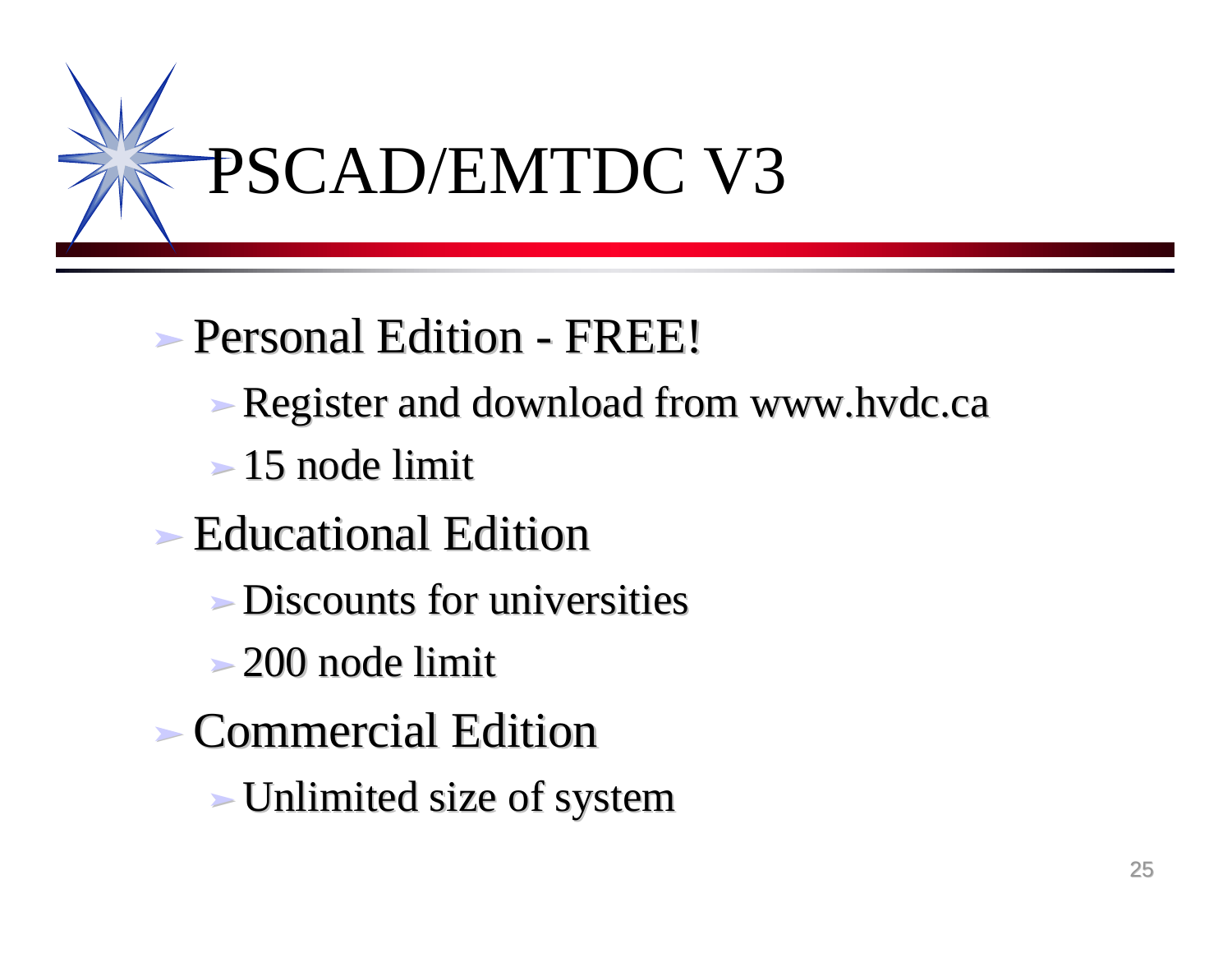

- Root matching technique
- ‰ Internal solution techniques
- ‰ Speed of EMTDC versus EMTP/ATP
- ‰ Phase domain line model
- Details of interpolation
- ‰ Details of chatter removal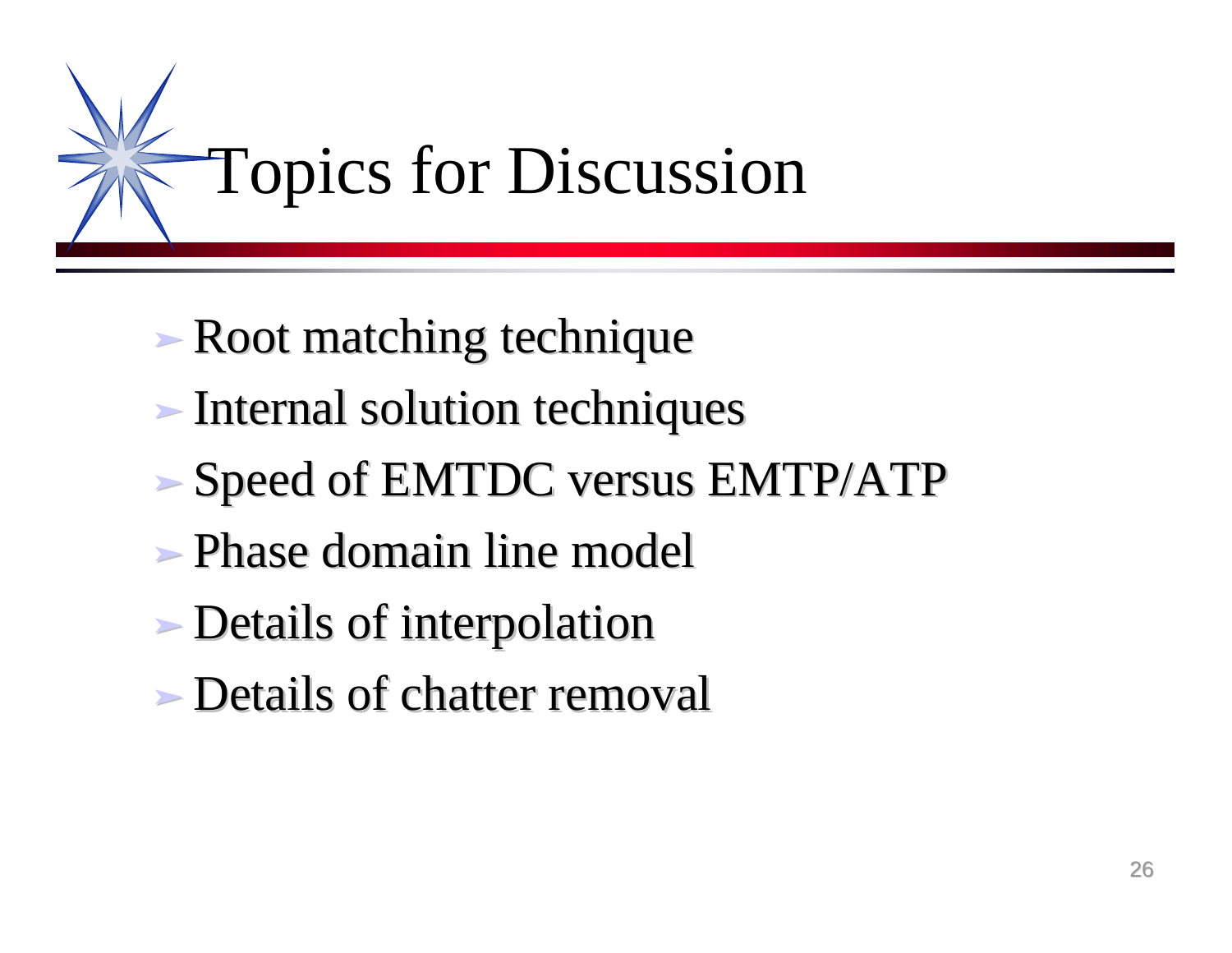

 $\blacktriangleright$  **Formulation of differential equations as a I** difference equation via trapezoidal integration (Dommel et al)

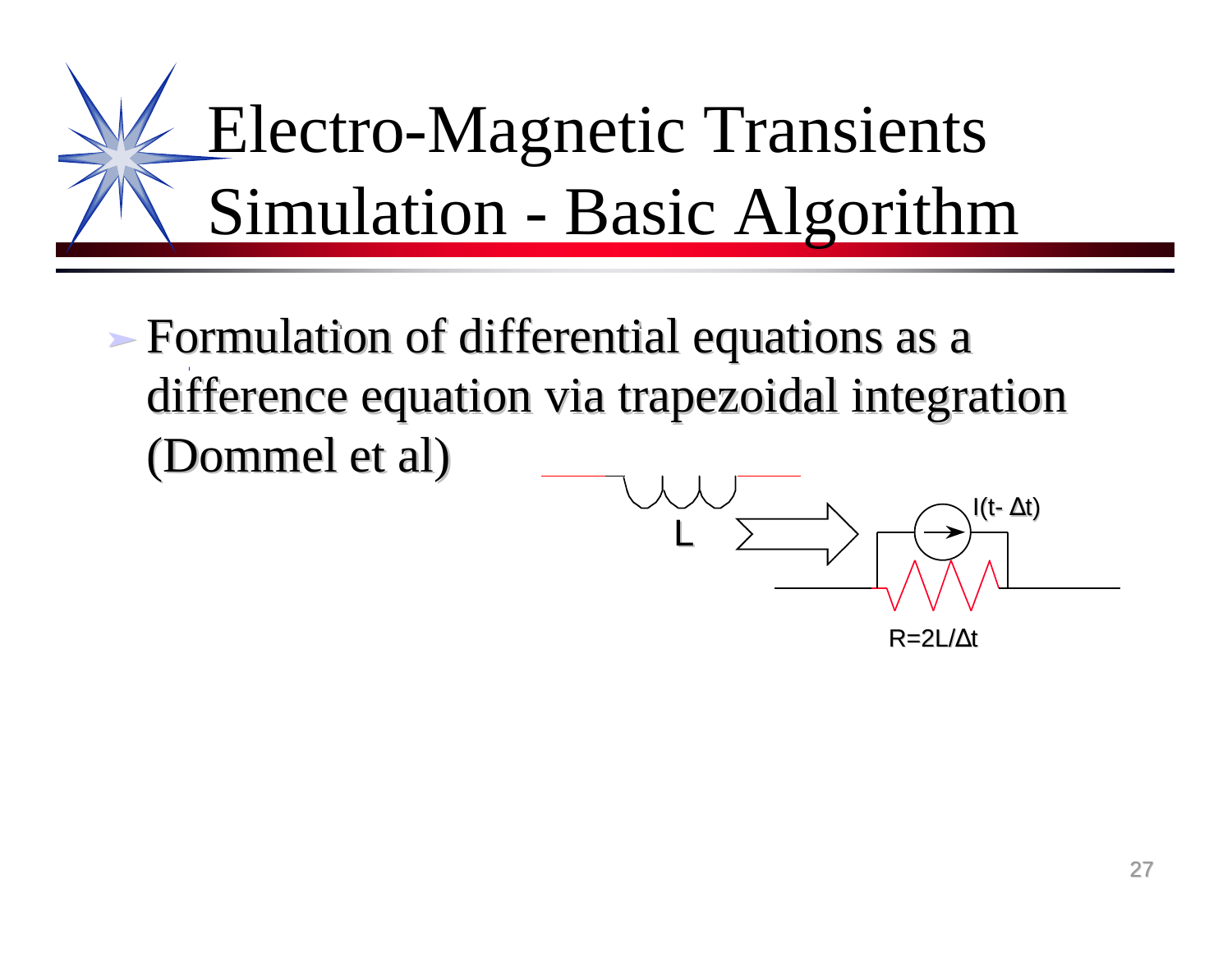Main Solution Equation

 $\triangleright$  [ Geq ] . [ V(t) ] = [ I (t- $\hat{A}t$ ) ]

Geq is an NxN Matrix of Real #'s  $(G=1/R)$ 

‰ I is Input Current Injection Vector (ie History Terms)

‰ V is Vector of Unknown Node Voltages

- ‰ Direct Sol'n by Sparse Gaussian Elimination
	- ‰ Special Optimal Ordering for Switch Nodes
	- ‰ Use of Sub-Systems (ie Multiple Simultaneous Eqn's)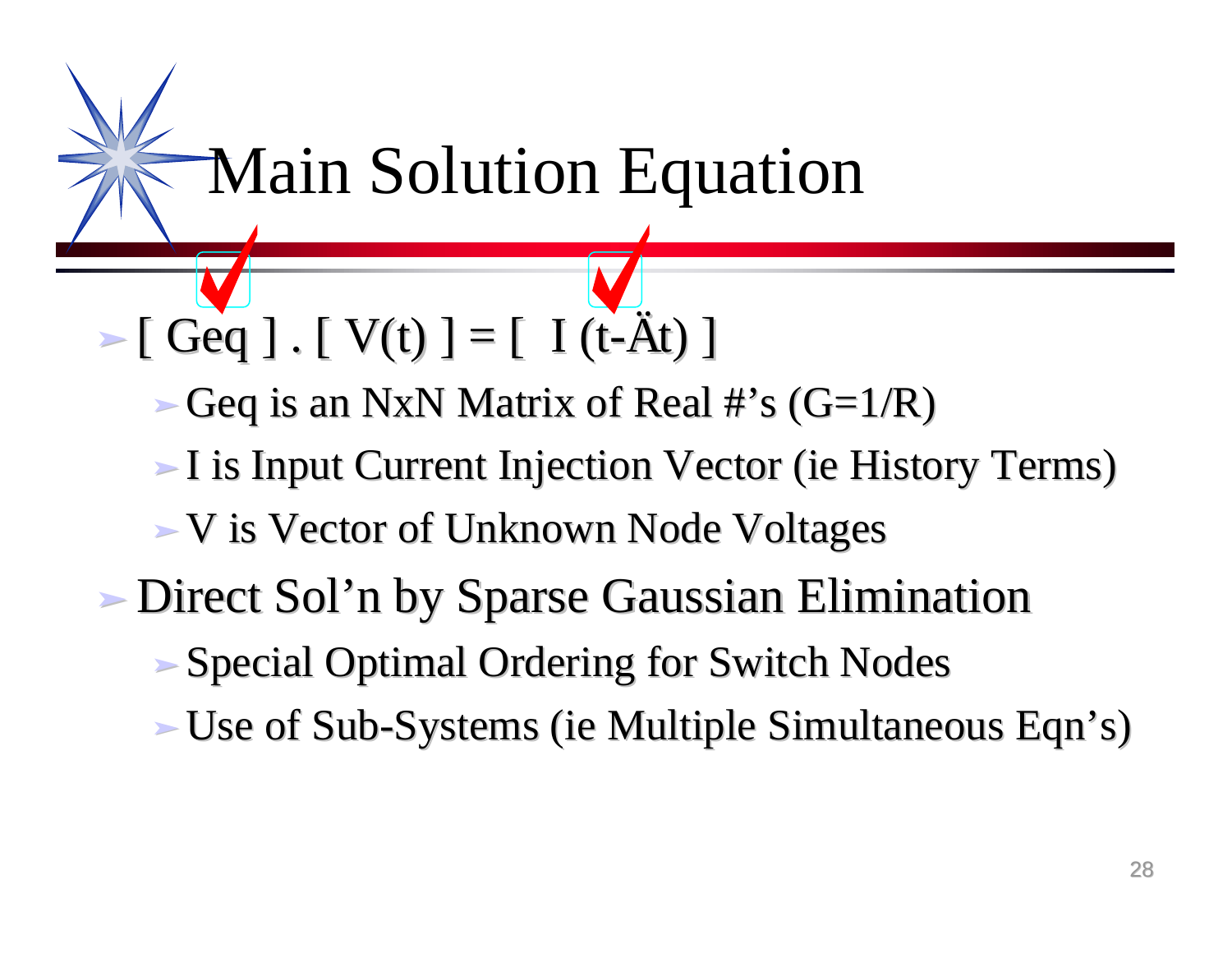

 $\blacktriangleright$  **Formulation of Differential Equations as a I** Difference Equation via Root Matching

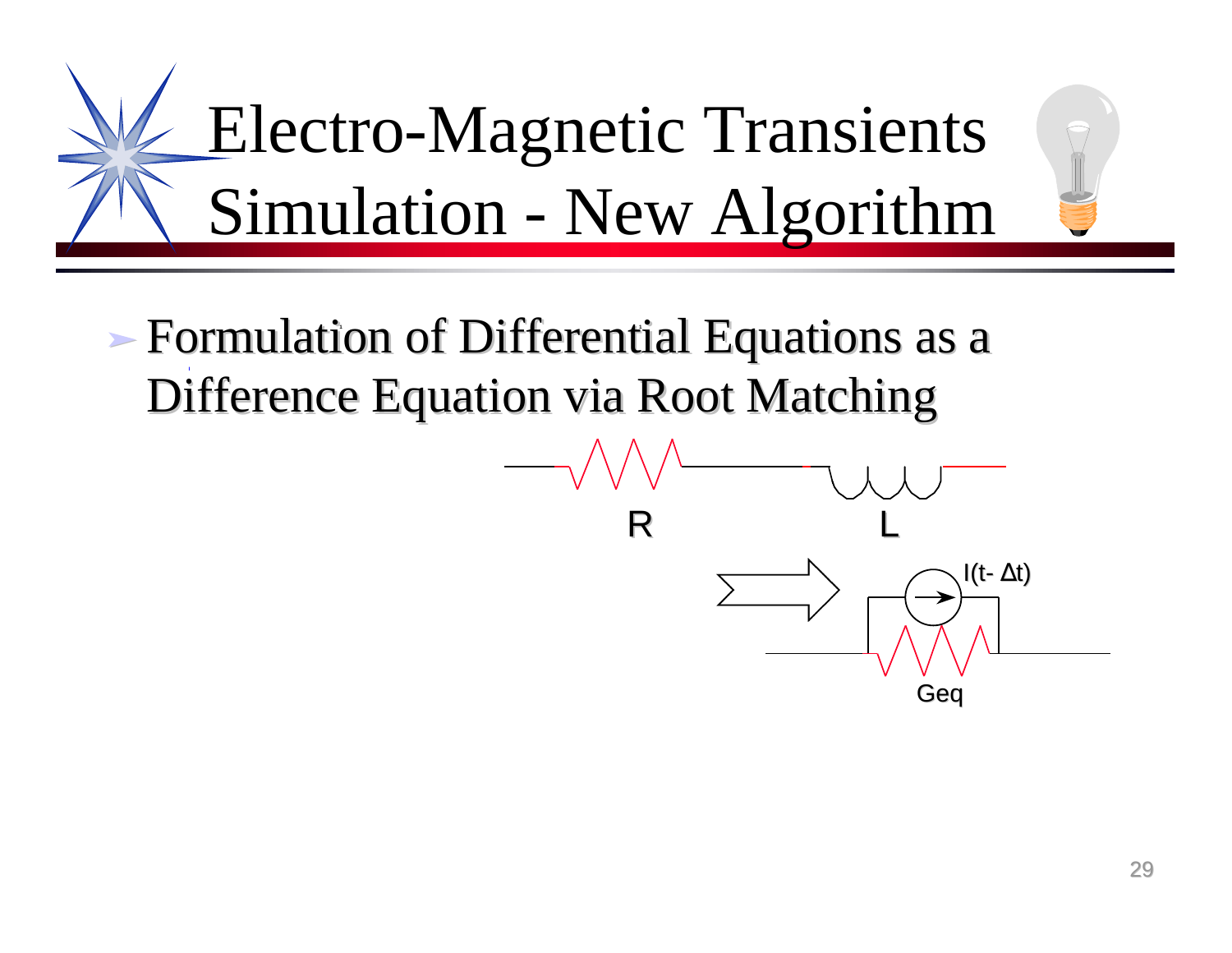

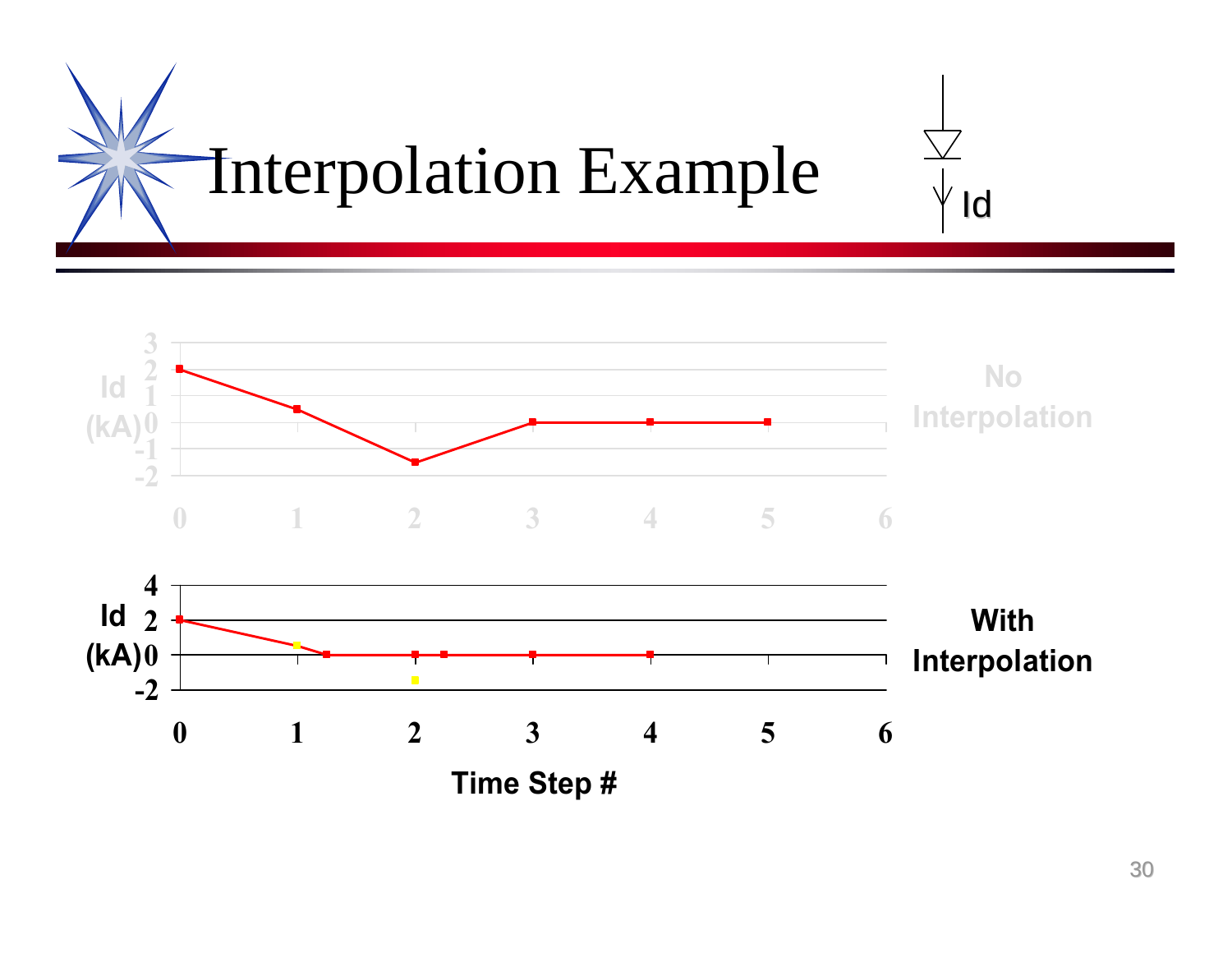

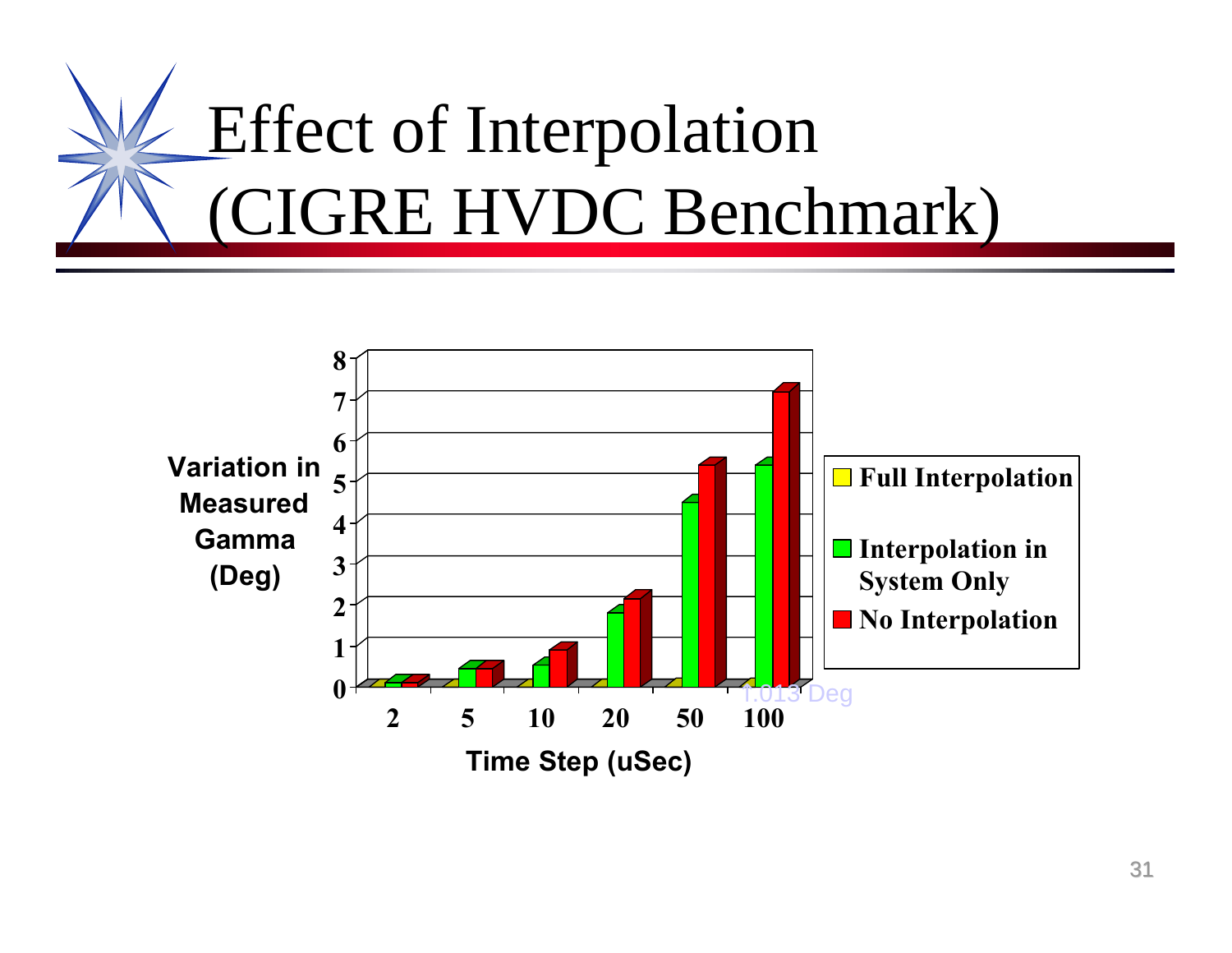

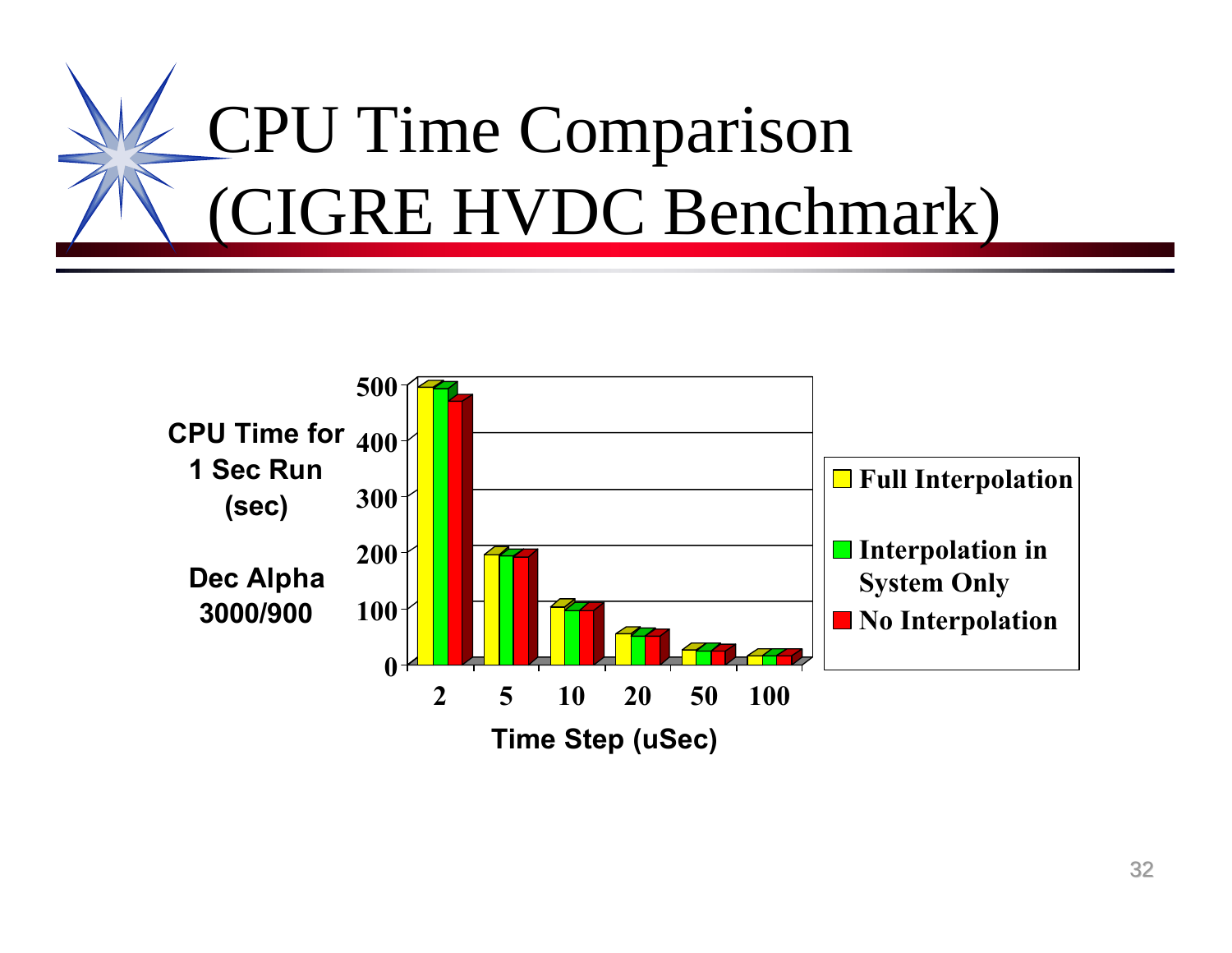